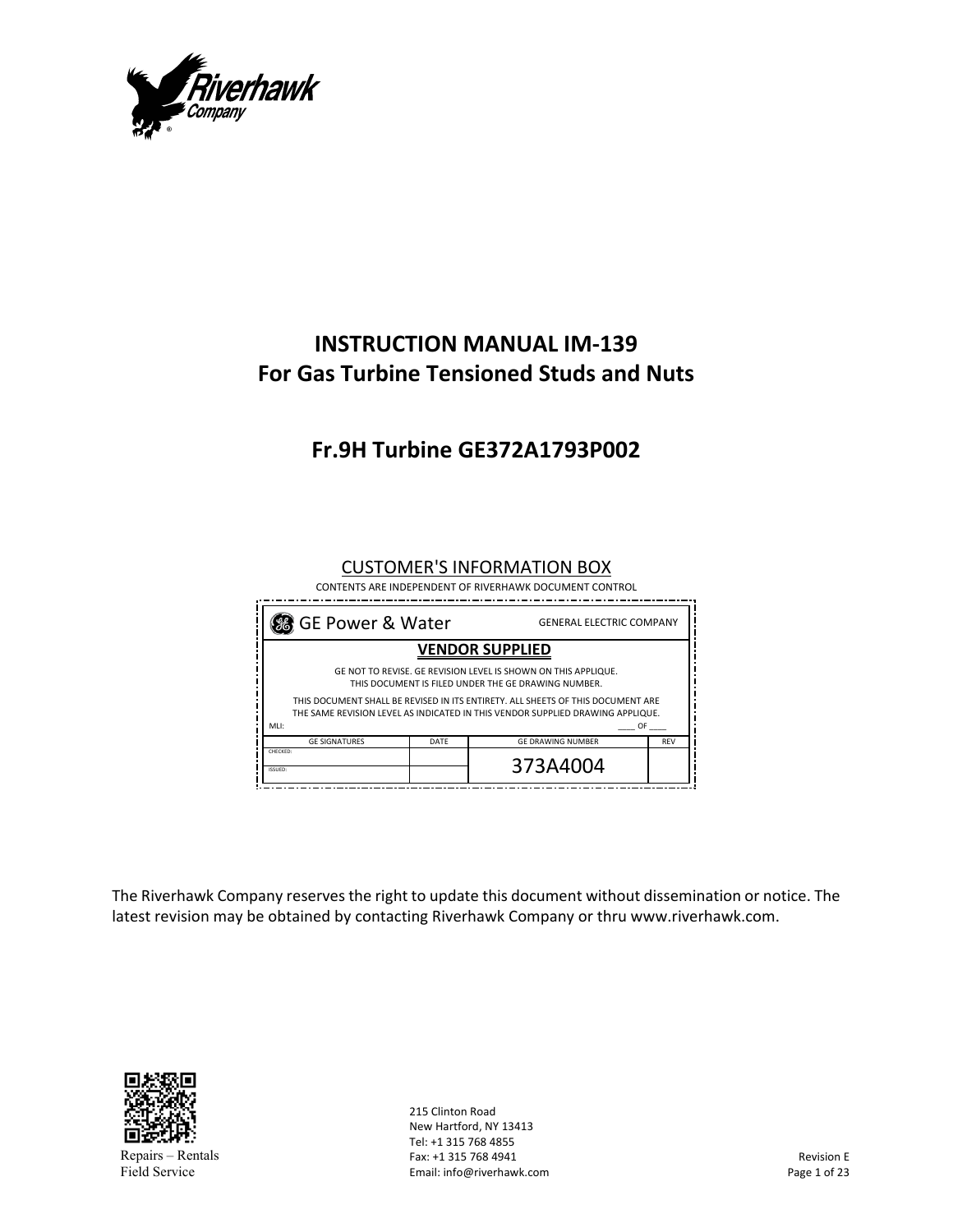## **Table of Contents**

| Section     | Description                               | Page Number |
|-------------|-------------------------------------------|-------------|
| 1.0         | <b>Cautions and Safety Warnings</b>       | 3           |
| 2.0         | Scope                                     | 4           |
| 3.0         | <b>Quick Check-List</b>                   | 4           |
| 4.0         | <b>General Preparations</b>               | 7           |
| 5.0         | <b>Hardware Set Preparations</b>          | 8           |
| 6.0         | <b>Stud and Nut Assembly</b>              | 10          |
| 7.0         | Assembly of Hydraulic Tensioner Equipment | 10          |
| 8.0         | Assembly of Tensioner on Stud             | 12          |
| 9.0         | <b>Stud Pulling and Tensioning</b>        | 13          |
| 10.0        | <b>Thread Locking</b>                     | 15          |
| 11.0        | Stud/Nut Removal                          | 15          |
| 12.0        | <b>Frequently Asked Questions</b>         | 15          |
| 13.0        | <b>Revision History</b>                   | 17          |
| Appendix A1 | <b>EC Declaration of Conformity</b>       | 18          |
| Appendix A2 | <b>UKCA Declaration of Conformity</b>     | 19          |
| Appendix B  | 22-Bolt Tensioning Pattern Record Sheet   | 23          |



215 Clinton Road New Hartford, NY 13413 Tel: +1 315 768 4855 Fax: +1 315 768 4941 Email: info@riverhawk.com

į

CUSTOMER'S INFORMATION BOX

CONTENTS ARE INDEPENDENT OF RIVERHAWK DOCUMENT CONTROL REV GE DRAWING NUMBER



׀<br>֡׀ׇ \_.................. Revision E

Page 2 of 23

Ī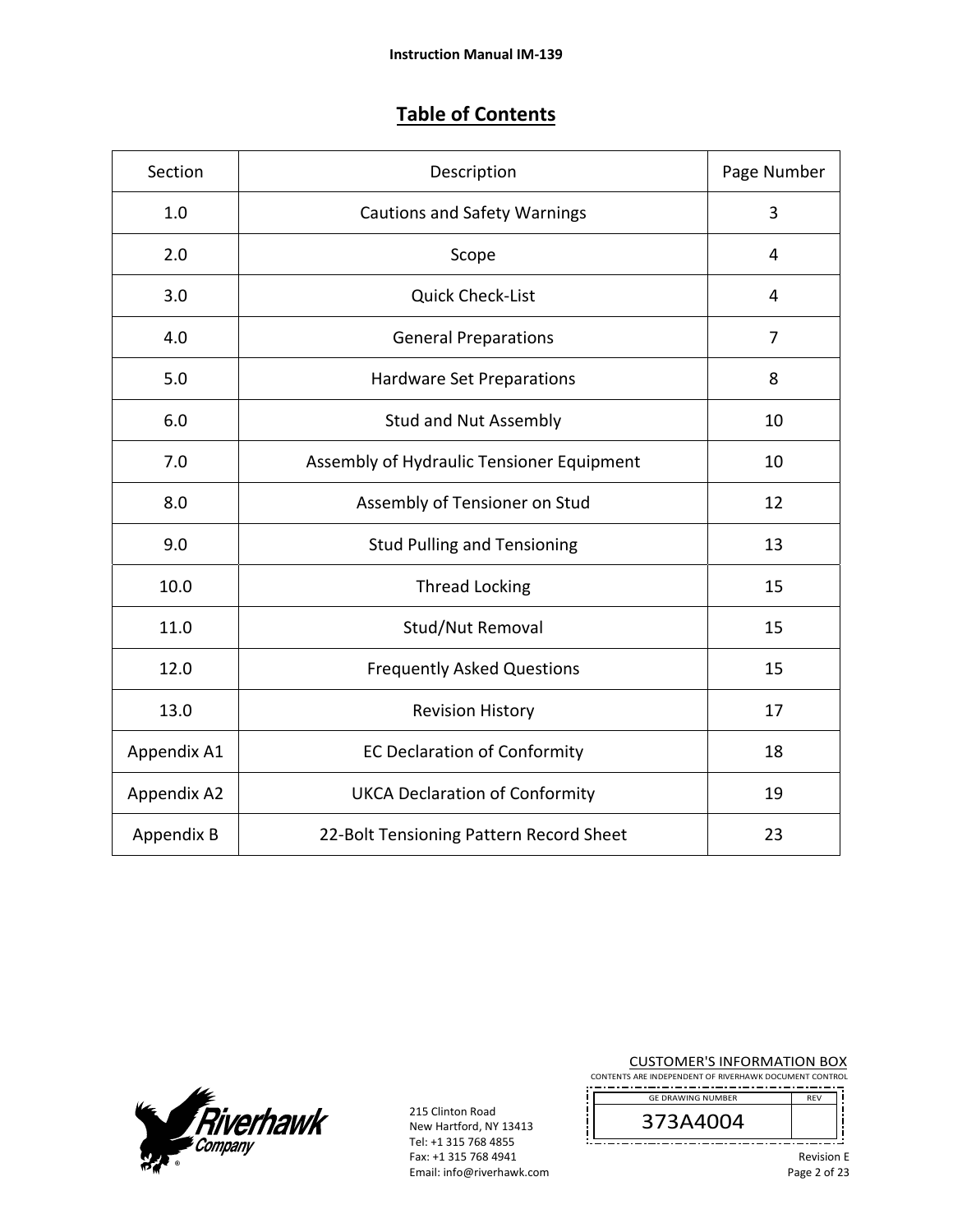#### **1.0 Cautions and Safety Warnings**

#### **WARNING**

Improper use and the failure to follow the correct procedures are the primary root causes of tool failures and personal injuries. A lack of training or experience can lead to incorrect hardware installation or incorrect tool use. Only trained persons with careful, deliberate actions should use hydraulic tensioners. Contact Riverhawk with any training needs.

#### **WARNING**

Risk of high pressure hydraulic fluid injection. Riverhawk tools operate under high pressure. Thoroughly inspect all hoses and connections for damage or leaks prior to using this equipment.

#### **CAUTION**

Personal injury and equipment damage can occur if the puller screw is not securely engaged with the tapered thread of the stud. Proper engagement is achieved when the puller screw is tight in the stud and the Tensioner Assembly is free to rotate.

#### **WARNING**

The proper personal protective equipment must be worn at all times. Riverhawk recommends at a minimum, safety glasses, long sleeve shirt, hard hat, heavy work gloves, and steel toe shoes.

#### **WARNING**

The safety cage MUST be in place and hands kept out of designated areas at all times when the tensioner is pressurized otherwise personal injury can occur.

#### **CAUTION**

DO NOT EXCEED THE MAXIMUM PRESSURE VIBROSCRIBED ON THE PULLER BODY. Excessive pressure can damage the stud and the puller screw.

#### **WARNING**

Fire Hazard! DO NOT heat when the puller assembly is in place. Personal injury or equipment damage may occur. Use of an Oxy‐Acetylene torch is not recommended.

#### **NOTICE**

Do not use more thread locking compound than specified or the nut may be VERY difficult to remove at disassembly.

#### **CAUTION**

DO NOT EXCEED THE MAXIMUM PRESSURE VIBROSCRIBED ON THE PULLER BODY. Excessive pressure can damage the stud and puller screw



215 Clinton Road New Hartford, NY 13413 Tel: +1 315 768 4855 Fax: +1 315 768 4941 Email: info@riverhawk.com

CUSTOMER'S INFORMATION BOX CONTENTS ARE INDEPENDENT OF RIVERHAWK DOCUMENT CONTROL

-------------------------------------REV GE DRAWING NUMBER

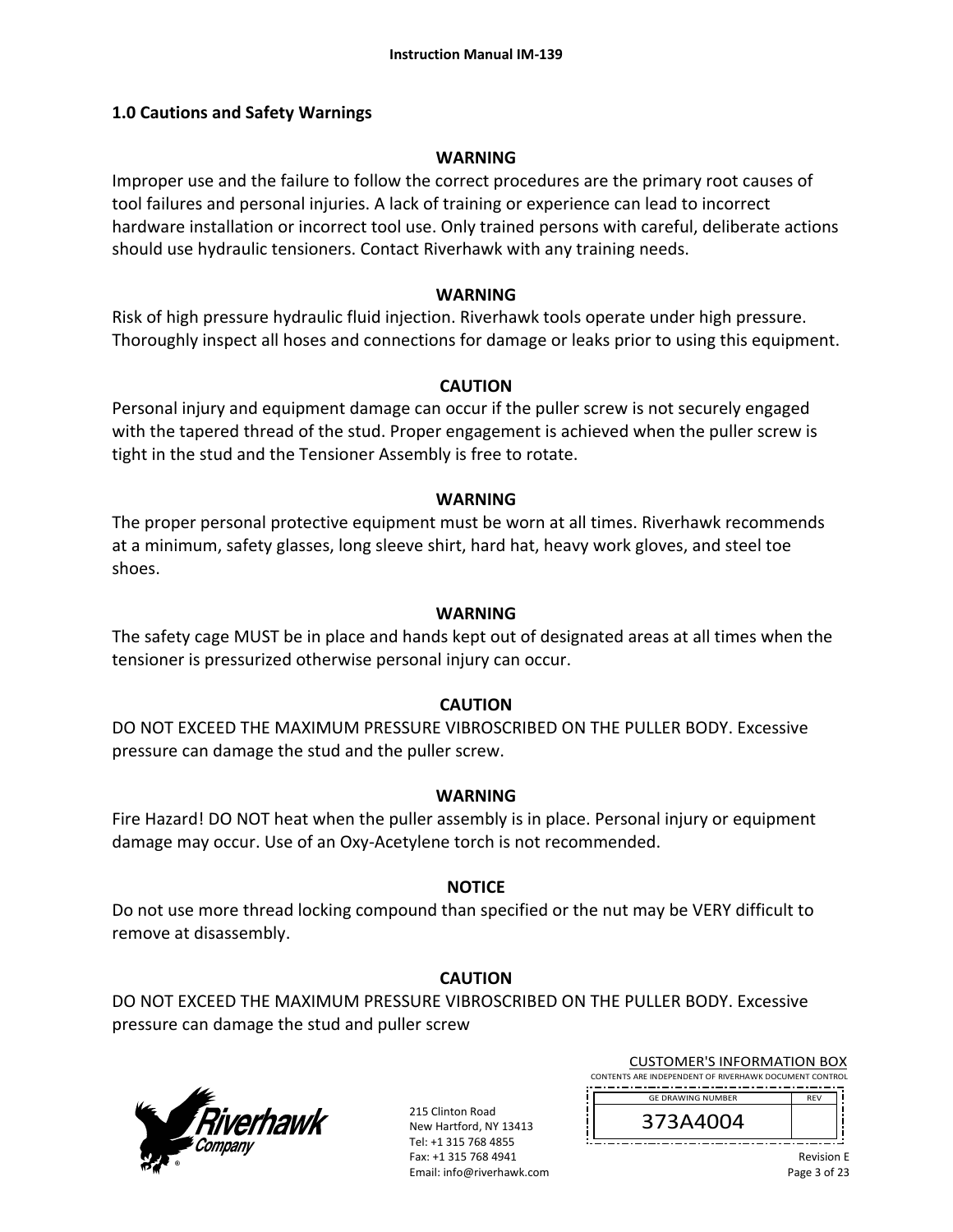**Note:** Before threading the puller screw into the stud, carefully check the cleanliness of both the stud's and the puller screw's conical threads. Apply a light coat of clean turbine oil or a spray lubricant to the puller screw. Do not use "Never Seize" on the conical threads. This procedure will ease assembly and assure positive mating of the threads before tightening.

#### **2.0 Scope**

This document describes the procedure to be used to install the studs and nuts supplied by Riverhawk Company in the flanges at the turbine/coupling connection. This hardware is depicted on the following drawing. This drawing as well as Tooling drawing form part of this manual.

HF‐1730

#### **3.0 Quick Checklist**

The following checklist is intended as a summary of the steps needed to use the Riverhawk‐ supplied equipment. New personnel or those experienced personnel who have not used the Riverhawk equipment recently are encouraged to read the entire manual.

#### **EQUIPMENT INSPECTION**

- $\Box$  Check oil level in hydraulic pump.
- $\Box$  Check air pressure at 80 psi [5.5 bar] minimum. (For air-driven pumps)
- $\Box$  Check hydraulic hose for damage.
- $\Box$  Test pump.
- $\Box$  Inspect tensioner for any damage.

#### **NUT AND STUD PREPARATION**

 $\Box$  Inspect stud and nuts for any damage.



215 Clinton Road New Hartford, NY 13413 Tel: +1 315 768 4855 Fax: +1 315 768 4941 Email: info@riverhawk.com

| CONTENTS ARE INDEPENDENT OF RIVERHAWK DOCUMENT CONTROL |            |
|--------------------------------------------------------|------------|
| <b>GE DRAWING NUMBER</b>                               | <b>RFV</b> |
| 373A4004                                               |            |

CUSTOMER'S INFORMATION BOX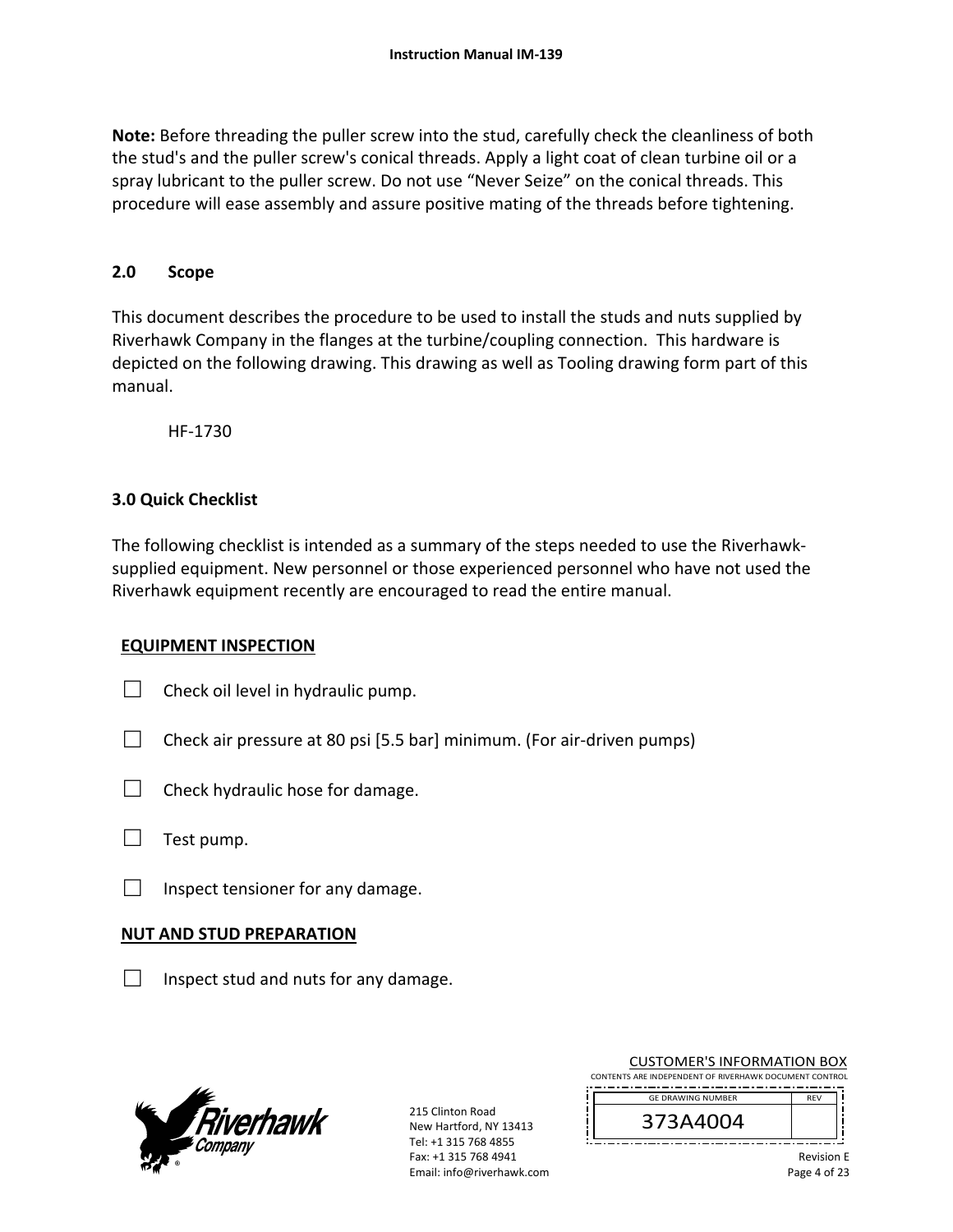- $\Box$  Measure stud length.
- $\Box$  Clean the studs and nuts.
- □ Install studs and nuts (off-center) into the flange.
- $\Box$  Set stick-out dimension on the coupling side of the flange.
- $\Box$  Hand tighten all studs.
- □ Verify stick‐out measurement (VERY IMPORTANT)

#### **Tensioning (Bolt installation)**

- $\Box$  Match the tensioner setup to the flange joint.
- □ Apply a light coat of clean turbine oil or spray lubricant to the puller screw. **DO NOT USE "NEVER SEIZE" ON THE CONICAL THREADS.**
- $\Box$  Slide spanner ring over the puller screw.
- $\Box$  Mount the tensioner on the stud in flange and install spanner ring onto nut.
- $\Box$  Insert 1/2" hex Allen wrench into the back side of the stud.
- $\Box$  Tighten the puller screw. Then back off puller screw 1/2 a turn.
- □ Retighten the puller screw and leave tight. **DO NOT BACK OFF PULLER SCREW.**
- $\Box$  Tighten puller nut and then back nut off two flats or 120 degrees to allow for stud stretch.
- □ Bleed the tensioner. **Do NOT bleed tensioner off of a stud! Damage to the tool will result!**
- $\Box$  Tension to 50%. Consult manual for correct pressure.
- $\Box$  Use the pin wrench in spanner ring to tighten nut.



215 Clinton Road New Hartford, NY 13413 Tel: +1 315 768 4855 Fax: +1 315 768 4941 Email: info@riverhawk.com

| <b>CUSTOMER'S INFORMATION BOX</b>                      |            |  |
|--------------------------------------------------------|------------|--|
| CONTENTS ARE INDEPENDENT OF RIVERHAWK DOCUMENT CONTROL |            |  |
| <b>GE DRAWING NUMBER</b>                               | <b>RFV</b> |  |
|                                                        |            |  |



Revision E Page 5 of 23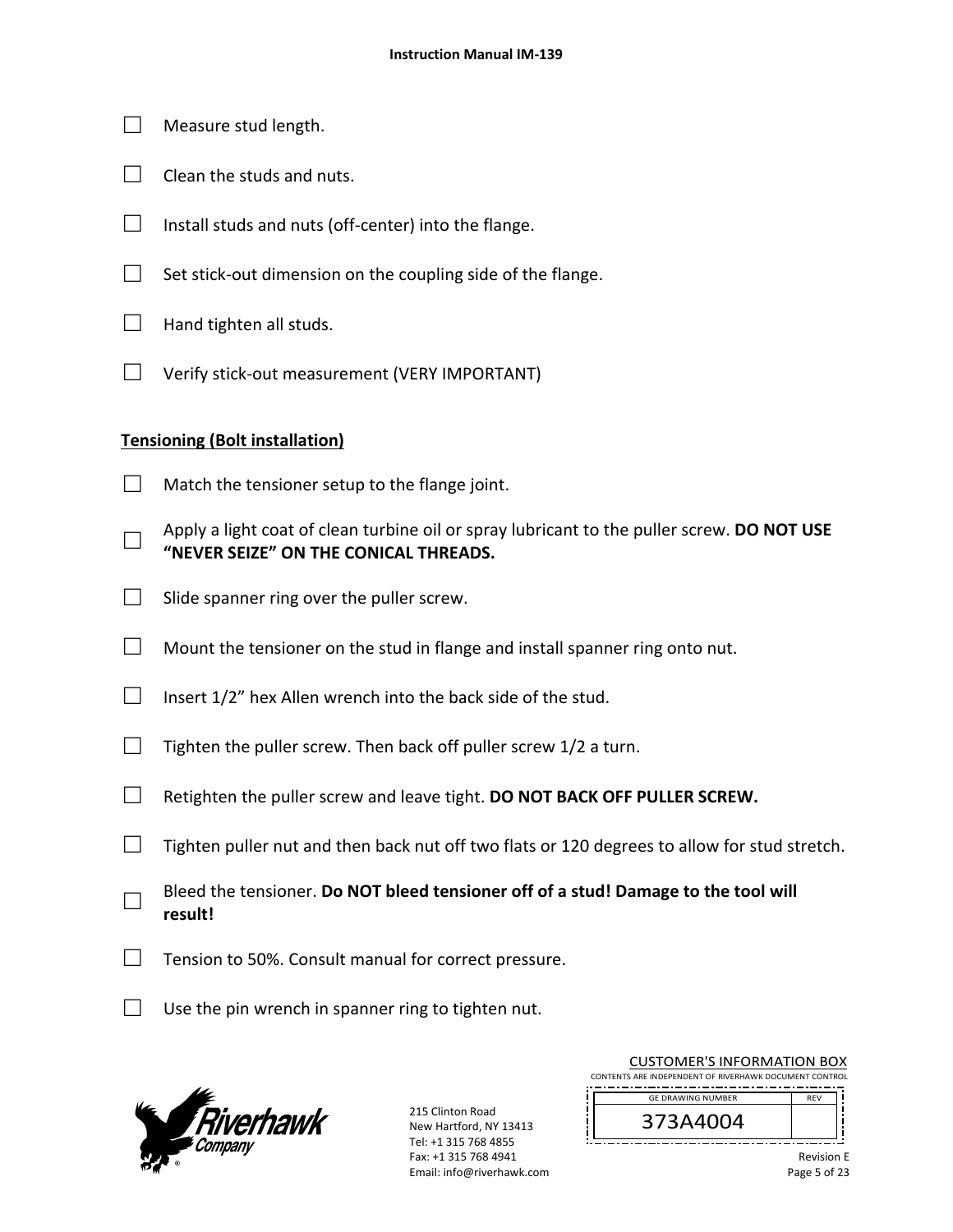- $\Box$  Release pressure, move to next stud in pattern.
- $\Box$  Repeat above steps at final pressure.
- $\Box$  Measure final stud length and record on stretch datasheets. Calculate stretch.
- $\Box$  Torque nuts' set screws.

#### **Detensioning (Stud removal)**

- □ Loosen nuts' set screws
- □ Inspect and clean studs' conical threads. **Do not continue until ALL debris is removed from the threads! Do not try to use the tensioner to remove a damaged stud!**
- □ Apply a light coat of clean turbine oil or spray lubricant to the puller screw. **DO NOT USE "NEVER SEIZE" ON THE CONICAL THREADS.**
- $\Box$  Slide spanner ring over the puller screw.
- $\Box$  Mount the tensioner on the stud.
- $\Box$  Install spanner ring into nut.
- $\Box$  Tighten the puller screw. Then back off puller screw 1/2 a turn.
- □ Retighten the puller screw and leave tight. **DO NOT BACK OFF PULLER SCREW.**
- $\Box$  Tighten puller nut and then back nut off two flats or 120 degrees to allow for stud stretch.
- □ Bleed the tensioner. **Do NOT bleed tensioner off of a stud! Damage to the tool will result!**
- $\Box$  Apply final pressure.
- $\Box$  Loosen nut with the spanner ring and pin wrench.



215 Clinton Road New Hartford, NY 13413 Tel: +1 315 768 4855 Fax: +1 315 768 4941 Email: info@riverhawk.com

|  |  | <b>CUSTOMER'S INFORMATION BOX</b>                      |  |  |
|--|--|--------------------------------------------------------|--|--|
|  |  | CONTENTS ARE INDEPENDENT OF RIVERHAWK DOCUMENT CONTROL |  |  |

-------------------------------------REV GE DRAWING NUMBER

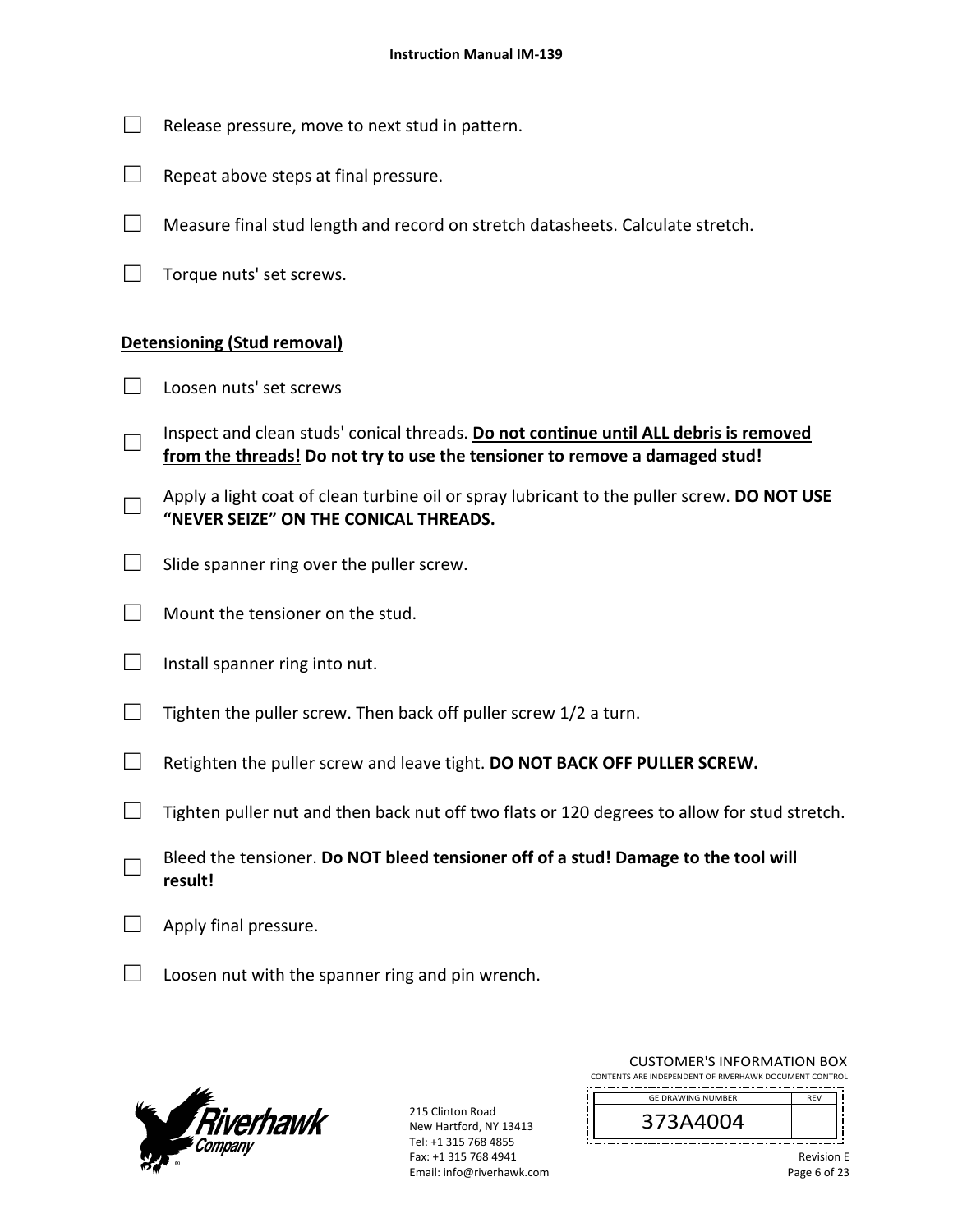$\Box$  Move to next stud in pattern

#### **4.0 General Preparations**

Read and understand all instructions before installing studs.

This equipment produces very high hydraulic pressures and very high forces. Operators must exercise caution, wear safety glasses and hard hats when using this equipment. High‐pressure fluid from the Hydraulic Pressure Kit system pressurizes the tensioner, which generates a stretching force that actually stretches the stud. As the stud is stretched the nut lifts off the flange. The nut is then reseated into position on the flange by turning a nut driver by hand. When the nut is tight against the flange, the pressure in the tensioner is released leaving the stud loaded to its predetermined value.

#### **4.1 Machine Preparation**

The flange to be tensioned must be fully closed prior to positioning the studs in the flanges. There must be provisions for turning the shafts of the turbine, coupling, gearbox and generator. Also, it will be advantageous to remove as many obstructions as possible from the flange area, such as speed probes and conduit.

#### **4.2 Hardware – Balance**

- Hardware is supplied as weight balanced sets
- Studs and Nuts are interchangeable within sets
- Do not mix with other sets
- Save weight certification data supplied with each set for purchase of spare parts.

#### **4.3 Tensioner – Care and Handling**

- When not in use, the tensioner shall be maintained in a clean environment and all caps and plugs for hydraulic openings and fittings must be in place.
- Use ISO 32 grade oil.
- When in use, the tensioner shall be protected from sand and grit.
- **Long term storage coat tensioner with oil, return to original container, seal container and** protect from moisture.
- Shipment coat tensioner with oil and ship in original container



215 Clinton Road New Hartford, NY 13413 Tel: +1 315 768 4855 Fax: +1 315 768 4941 Email: info@riverhawk.com

| <b>CUSTOMER'S INFORMATION BOX</b>                      |  |  |
|--------------------------------------------------------|--|--|
| CONTENTS ARE INDEPENDENT OF RIVERHAWK DOCUMENT CONTROL |  |  |

-------------------------------------REV GE DRAWING NUMBER



Revision E Page 7 of 23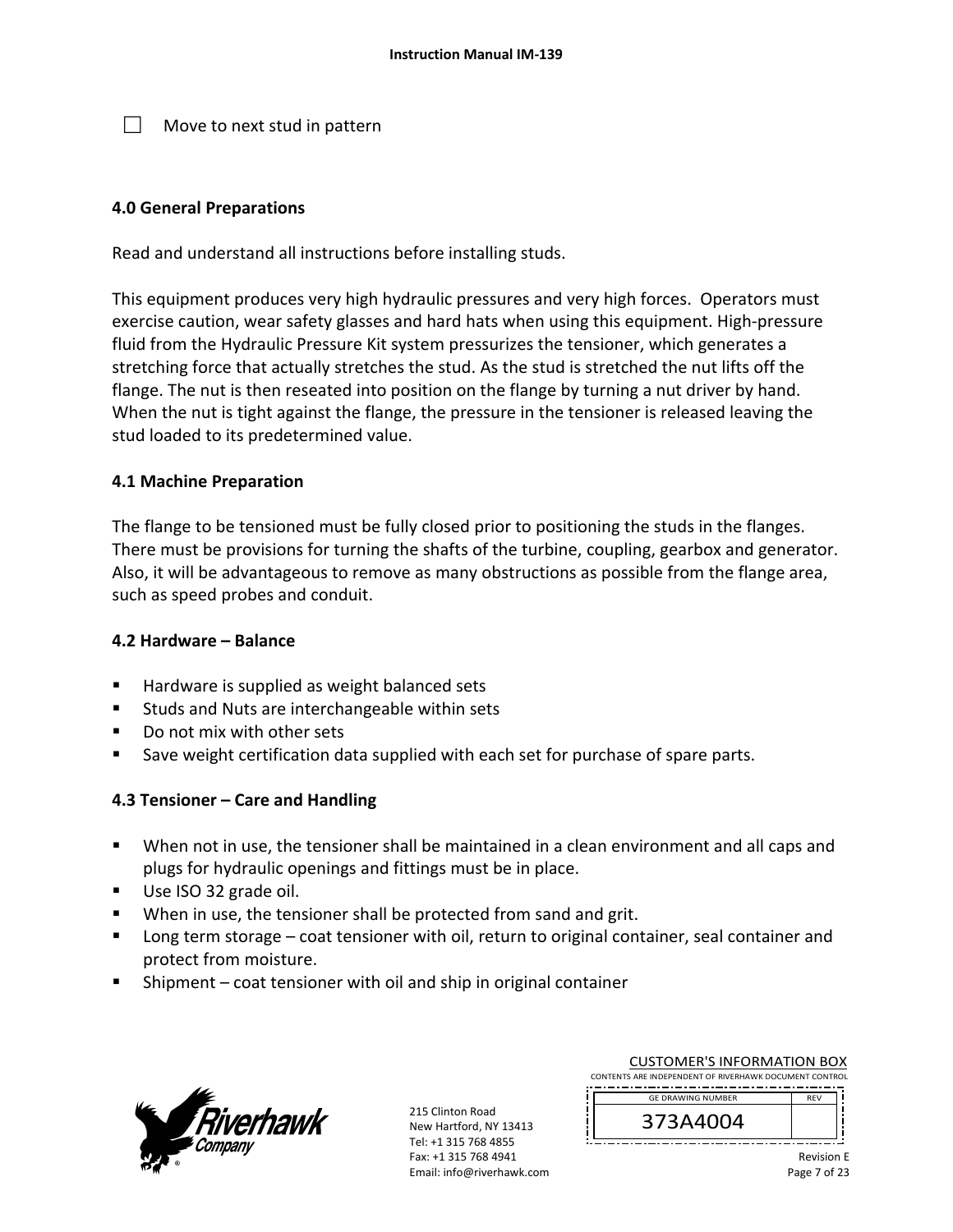#### **4.4 Hand Tools**

Several hand wrenches and micrometers will be required to perform installation and measurement of the studs:

5/8" wrench A set of Allen Wrenches 3' – 4' Breaker Bar 14" to 15" micrometer or caliper

#### **4.5 Special Tools**

| <b>Hydraulic Tensioner Kit:</b> | HT-1746 Hydraulic Tensioner<br>(reference GE 359B2511)                          |
|---------------------------------|---------------------------------------------------------------------------------|
| Hydraulic Pump Kit:             | AP-0532 Air-Operated Hydraulic Pump<br>(recommended)<br>(reference GE 359B2502) |

#### **5.0 Preparation of Hardware**

#### **5.1 Nut Preparation**

For new installations the nuts should come sealed from the factory and will need no cleaning. Previously installed nuts require cleaning as follows: Wire brush using a petroleum based solvent to remove any foreign material on the external surfaces and threads.

#### **Do not apply thread lubricants to the threads.**

Finish the cleaning process by rinsing in a volatile solvent such as acetone and allow to dry.

#### **5.2 Stud Preparation**

For new installations, the studs should come sealed from the factory and will need no cleaning.



215 Clinton Road New Hartford, NY 13413 Tel: +1 315 768 4855 Fax: +1 315 768 4941 Email: info@riverhawk.com

CUSTOMER'S INFORMATION BOX CONTENTS ARE INDEPENDENT OF RIVERHAWK DOCUMENT CONTROL

 REV GE DRAWING NUMBER

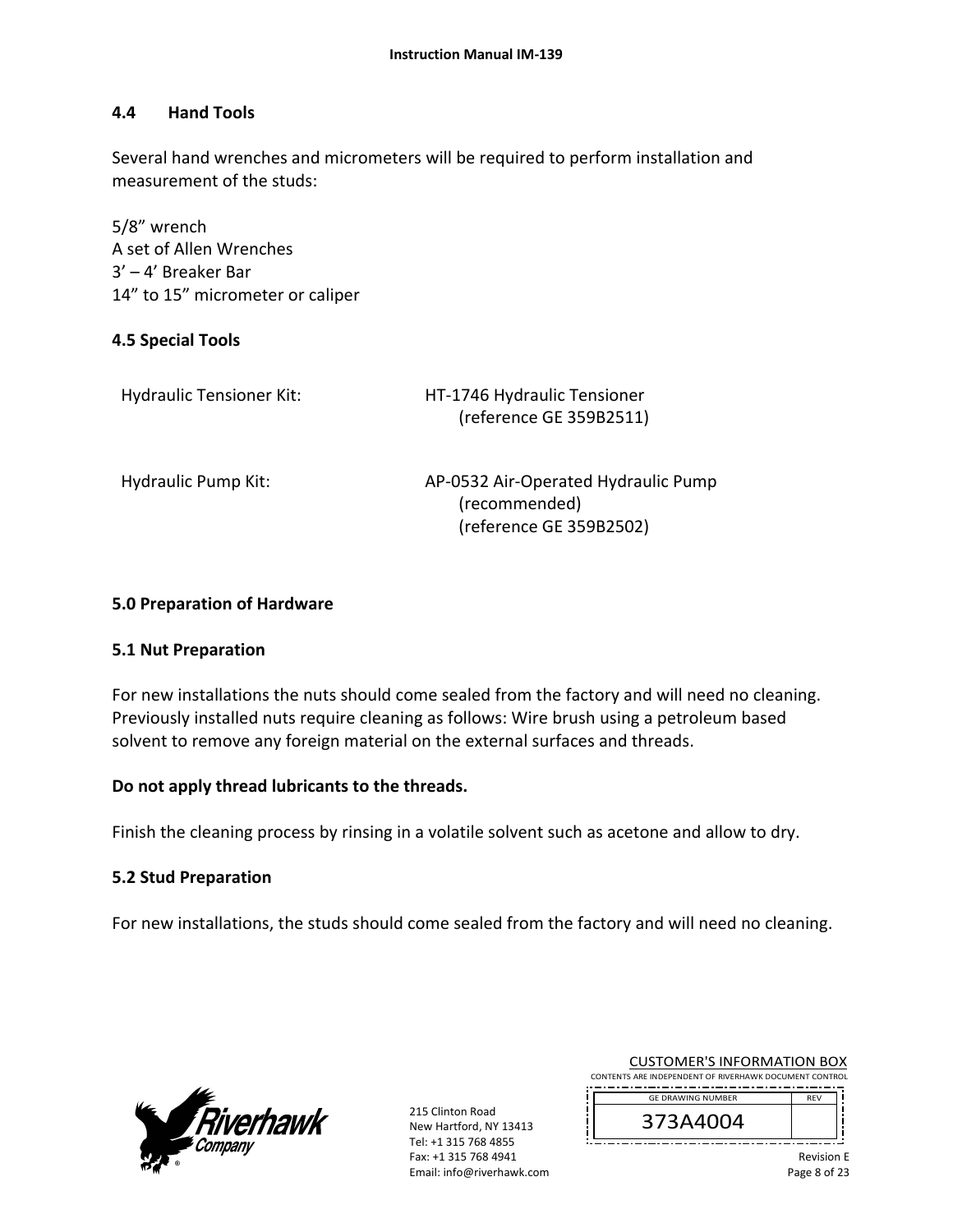#### **5.2.1 Stud Cleaning ‐ Old Installations**

Previously installed studs may require cleaning. Clean conical threads should have a bright and shiny appearance.

If cleaning is required, follow these steps:

- 1. Blow out the threads with compressed air to remove loose debris and dry conical threads. Do not apply a solvent or other cleaning solution to the threads as this may chemically attack the stud.
- 2. Use Stud Cleaning Kit, GT‐4253 or a similar 1" diameter Brass power brush.



Picture of Brass Power Brush

- 3. Insert the brush into an electric drill and set drill to run in a counterclockwise direction at high speed.
- 4. Work the drill in a circular motion while moving the brush in and out to clean all of the threads. Try not to hold the brush in one place too long, so as not to remove the stud's protective coating.
- 5. Blow out the threads with compressed air to remove loosened debris.
- 6. Visually inspect threads for cleanliness. Threads should be bright and shiny.
- 7. Repeat if any dirt can be seen in the threads.
- 8. Inspect threads for any damage that may have been caused by previous installation.

#### **Do not apply thread lubricants to the threads.**

Finish the cleaning process by rinsing in a volatile solvent such as acetone and allow to dry.



215 Clinton Road New Hartford, NY 13413 Tel: +1 315 768 4855 Fax: +1 315 768 4941 Email: info@riverhawk.com

|  |  | <b>CUSTOMER'S INFORMATION BOX</b>                      |  |  |
|--|--|--------------------------------------------------------|--|--|
|  |  | CONTENTS ARE INDEPENDENT OF RIVERHAWK DOCUMENT CONTROL |  |  |

-------------------------------------REV GE DRAWING NUMBER

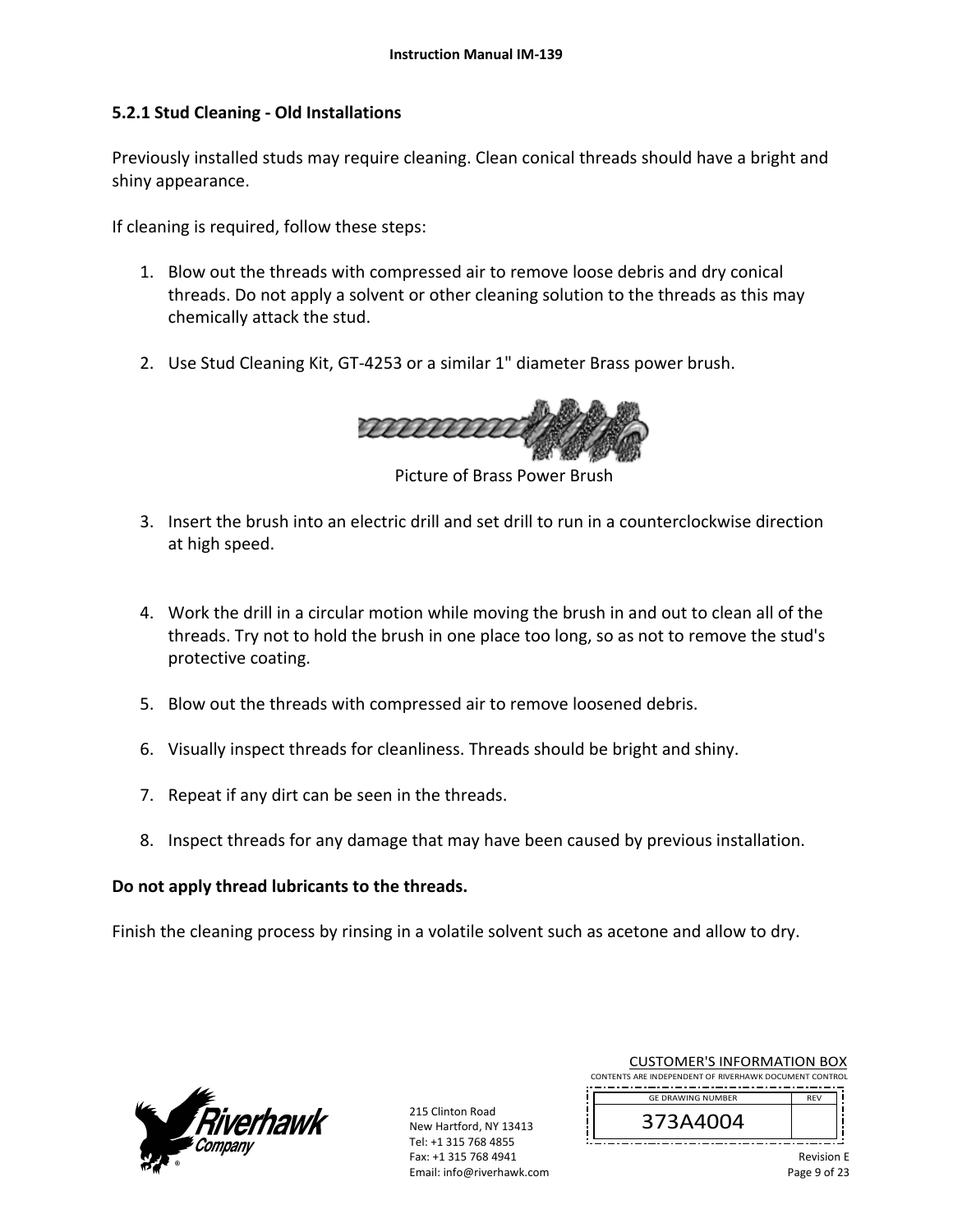#### **5.3 Stud Length Measurement**

Measure and record the initial length of the studs. The following suggestions will improve your results:

- Plan to start and finish any flange in the same day.
- Studs and flange must be at the same temperature
- Number each stud with a marker.
- **Mark the location of the measurement on stud end with a permanent marker.**
- Measure each stud to nearest 0.001 inch.
- Record each measurement on the supplied charts.
- Do not allow the measuring instruments to set in the sun.

#### **6.0 Stud and Nut Assembly**

- 1. Refer to the hardware assembly drawing (HF‐1730) listed in Section 2.0 of this manual. Assemble the cylindrical nut to the tapered thread end (Pull End) of the stud.
- 2. Slide the stud and cylindrical nut assembly into the flange as shown in Figure 1and install the other nut on the backside.
- 3. Adjust the nut/stud assembly so that the stud protrudes from the face of the cylindrical nut the amount depicted on the hardware drawing (HF‐1730) 0.180/0.200 inches. SETTING THIS PROTRUSION OF STUD TO NUT IS CRITICAL FOR PROPER TENSIONER OPERATION.
- 4. Hand-tighten the assembly to a snug fit.

#### **7.0 Assembly of Hydraulic Tensioner Equipment**

#### **7.1 Kit Assembly**

Assemble the hydraulic pump with its hose to the puller tool and bleed the system of air per following instructions.

Clean puller screw and check for any debris and dents.

Puller screw should be free to rotate and move back and forth.

Inspect tensioner guard for any signs of damage. Bent guards should be replaced.



215 Clinton Road New Hartford, NY 13413 Tel: +1 315 768 4855 Fax: +1 315 768 4941 Email: info@riverhawk.com

|                                                        | <b>CUSTOMER'S INFORMATION BOX</b> |  |
|--------------------------------------------------------|-----------------------------------|--|
| CONTENTS ARE INDEPENDENT OF RIVERHAWK DOCUMENT CONTROL |                                   |  |
|                                                        |                                   |  |

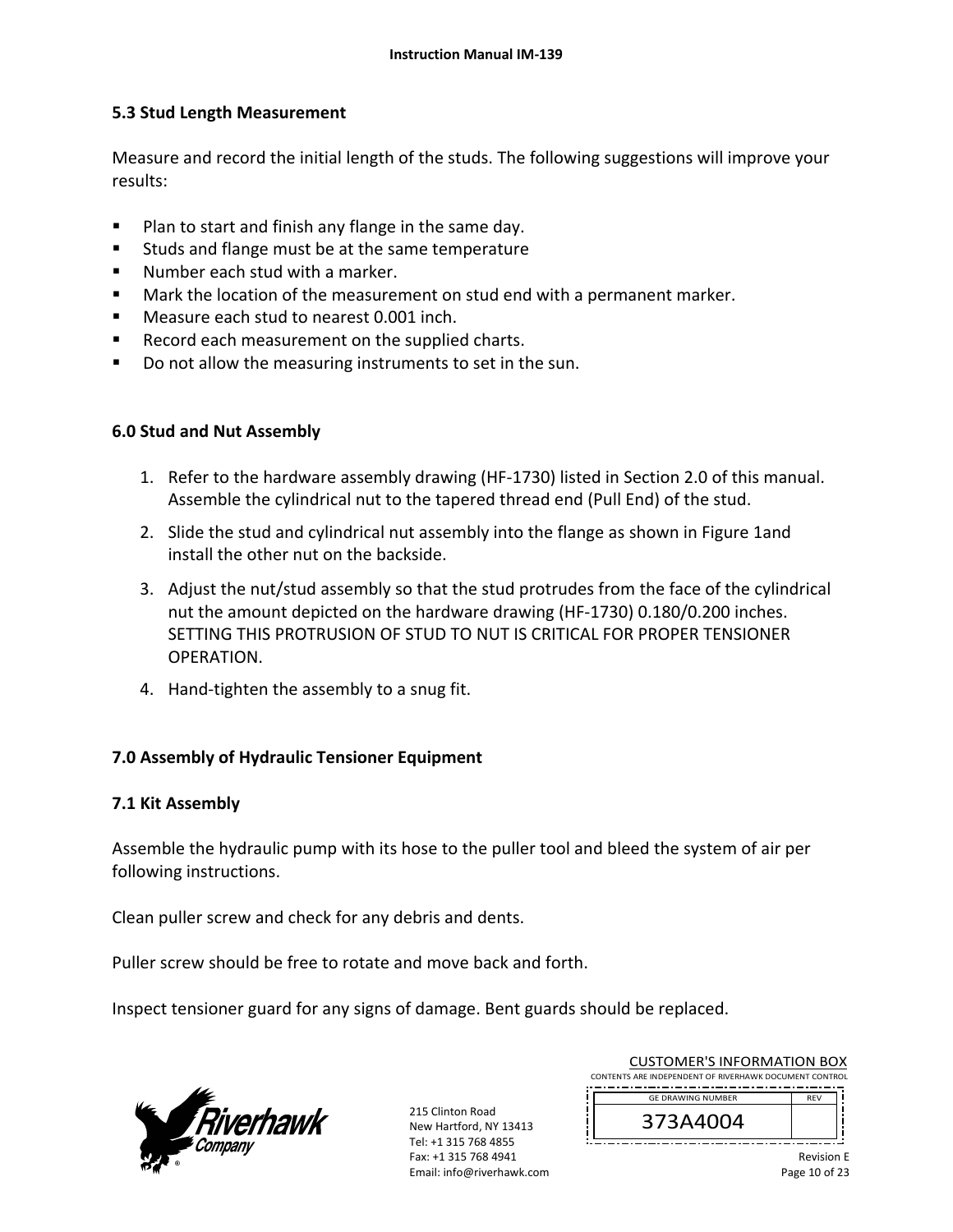#### **7.1.1 Fittings**

Make sure both male and female parts are clean and free of debris; see Figure 2 for fitting configuration. Hold female part securely when tightening so as to prevent damage to the adjacent tubing. If the fitting leaks first try retightening as needed. If leaking continues then disassemble and check for scratches or debris on the seating conical surfaces. Clean as required. Replace plastic protective caps when finished with the tooling.

#### **7.2 Pump**

Pump kit is shipped full of hydraulic oil. The pump reservoir cap is sealed for shipment. To use turn cap to the vent position. To prevent oil spillage close cap when not in use, during storage and shipment. Lost oil should be replaced with Enerpac Hydraulic Oil. ISO 32 Mineral Oil may be substituted, if necessary.

#### **7.3 Bleeding Hydraulic System**

Follow the tensioner assembly instructions of Section 8.0.

## **TO AVOID FAILURE, ENSURE SAFETY AND PROPER OPERATION THE TENSIONER ASSEMBLY MUST BE MOUNTED ON THE STUD BEFORE BLEEDING THE SYSTEM AND TENSIONING BEGINS.**

- 1. Mount tensioner on a stud per the assembly instructions of Section 8.0.
- 2. Make sure the pump is situated below the tensioner assembly.
- 3. The tensioner assembly has two ports, one for pressurizing and one for bleeding the system. These ports service a common chamber and therefore may be treated interchangeability. The bleed port must always be oriented in the uppermost position.
- 4. The puller tool is shipped with a 5/8 in. [16 mm] hex coned stem bleeder fitting installed. With this fitting loosened stroke the pump repeatedly until the stream of oil exiting the tool is free of air then retighten the fitting.

**Note:** The hose is stiff, use of this tooling can be simplified by temporarily mounting the puller tool on one stud prior to final tightening of fittings. This will reduce the tendency for the fittings to loosen during use.



215 Clinton Road New Hartford, NY 13413 Tel: +1 315 768 4855 Fax: +1 315 768 4941 Email: info@riverhawk.com

|                                                        |  |  | CUSTOMER'S INFORMATION BOX |  |  |  |
|--------------------------------------------------------|--|--|----------------------------|--|--|--|
| CONTENTS ARE INDEPENDENT OF RIVERHAWK DOCUMENT CONTROL |  |  |                            |  |  |  |
|                                                        |  |  |                            |  |  |  |

 $\overline{C}$ 

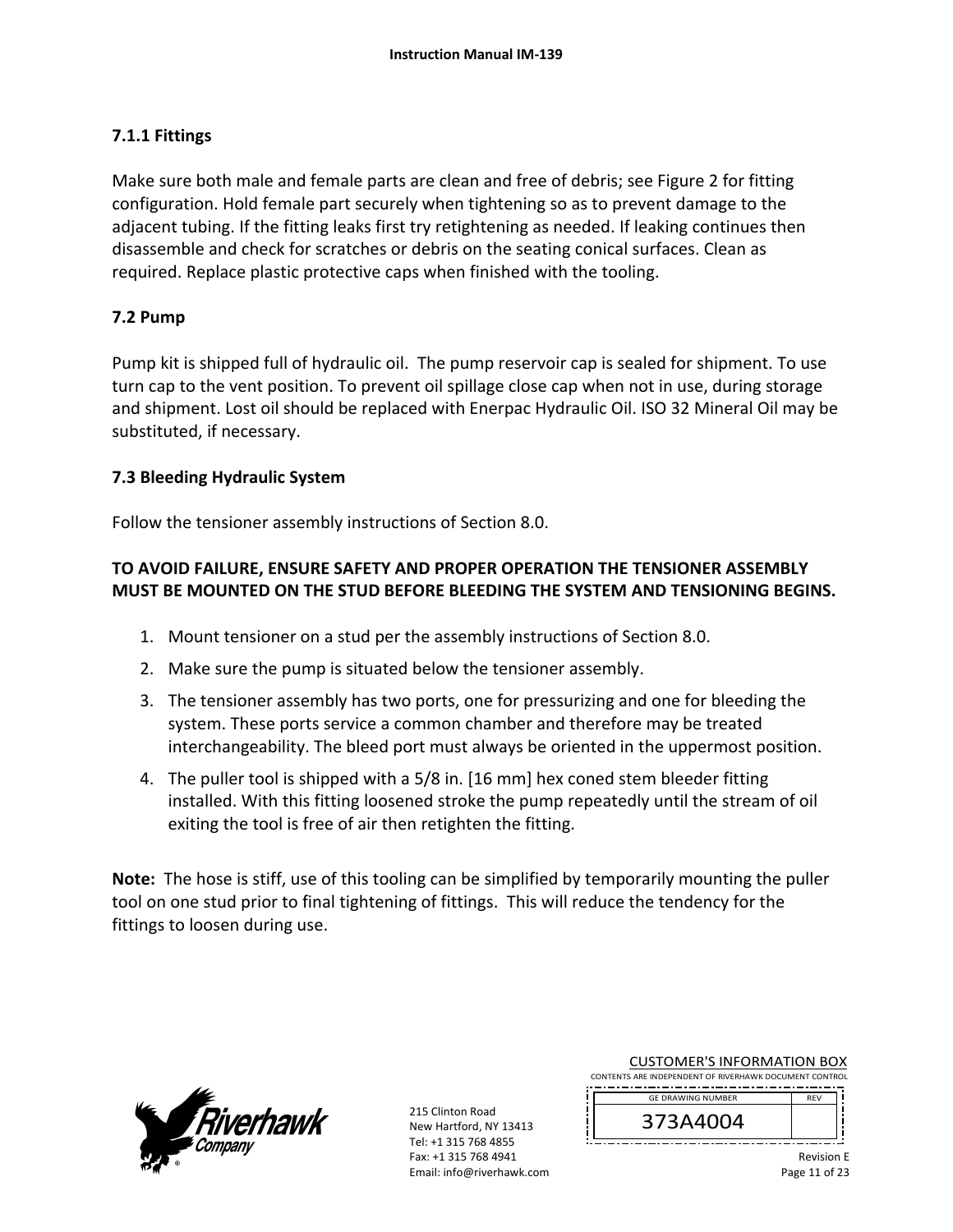#### **8.0 Assembly of Tensioner on Stud**

All tensioning (pulling) will be performed from the tapered thread end of the stud with orientation of the stud to the flange as shown in Figure 1

#### **8.1 Kit Assembly**

Assemble the hydraulic pump with its hose to the tensioner and bleed out

#### **8.1.1 Assembly of Tensioner Kit with Integral Safety Cage**

Refer to Tensioner Assembly drawing and Figure 3 for tensioner to flange mounting. Assembly sequence is as follows:

- 1. Open the hydraulic return valve on the pump to allow hydraulic fluid to be pushed back from the puller tool into the pump reservoir as the puller tool is tightened. (This is automatic on the air‐operated hydraulic pump)
- 2. Place the spanner ring on the puller side cylindrical nut.
- 3. Place and hold the puller tool over the end to be tightened.
- 4. Apply a light coat of clean turbine oil or a spray lubricant to the puller screw. Do not use "Never Seize" on the conical threads.
- 5. Insert the puller screw through the puller tool into the tapered thread of the stud and hand tighten **(Ensure that the Puller Nut does not bottom on the Piston when installing the Puller Screw, If it does then the Puller Screw may not be FULLY SEATED)**
- 6. Be sure not to cross‐thread the assembly
- 7. Tighten the puller screw using Allen wrenches on the puller screw and the stud.
- 8. **Install the puller nut** (shown in Figure 3) until it seats snugly on the piston and compresses the piston to it's original position (**This will compress the piston in the tensioner and prevent over stroking and seal damage**) and then back‐off 2 flats. This is particularly important for removal because the stud shortens during disassembly and the tensioner may then bind.
- 9. At this point the Tensioner Assembly **MUST BE FREE TO ROTATE**. In other words, the puller screw is tight in the stud and the puller nut has been backed-off the 2 flats.

**Note**: If the tool is not free to rotate it is most likely that the nuts must be repositioned so that the stud may be shifted slightly to the puller tool side of the flange. This can be accomplished as follows:



215 Clinton Road New Hartford, NY 13413 Tel: +1 315 768 4855 Fax: +1 315 768 4941 Email: info@riverhawk.com

| <b>CUSTOMER'S INFORMATION BOX</b>                      |  |  |
|--------------------------------------------------------|--|--|
| CONTENTS ARE INDEPENDENT OF RIVERHAWK DOCUMENT CONTROL |  |  |

-------------------------------------REV GE DRAWING NUMBER



Revision E Page 12 of 23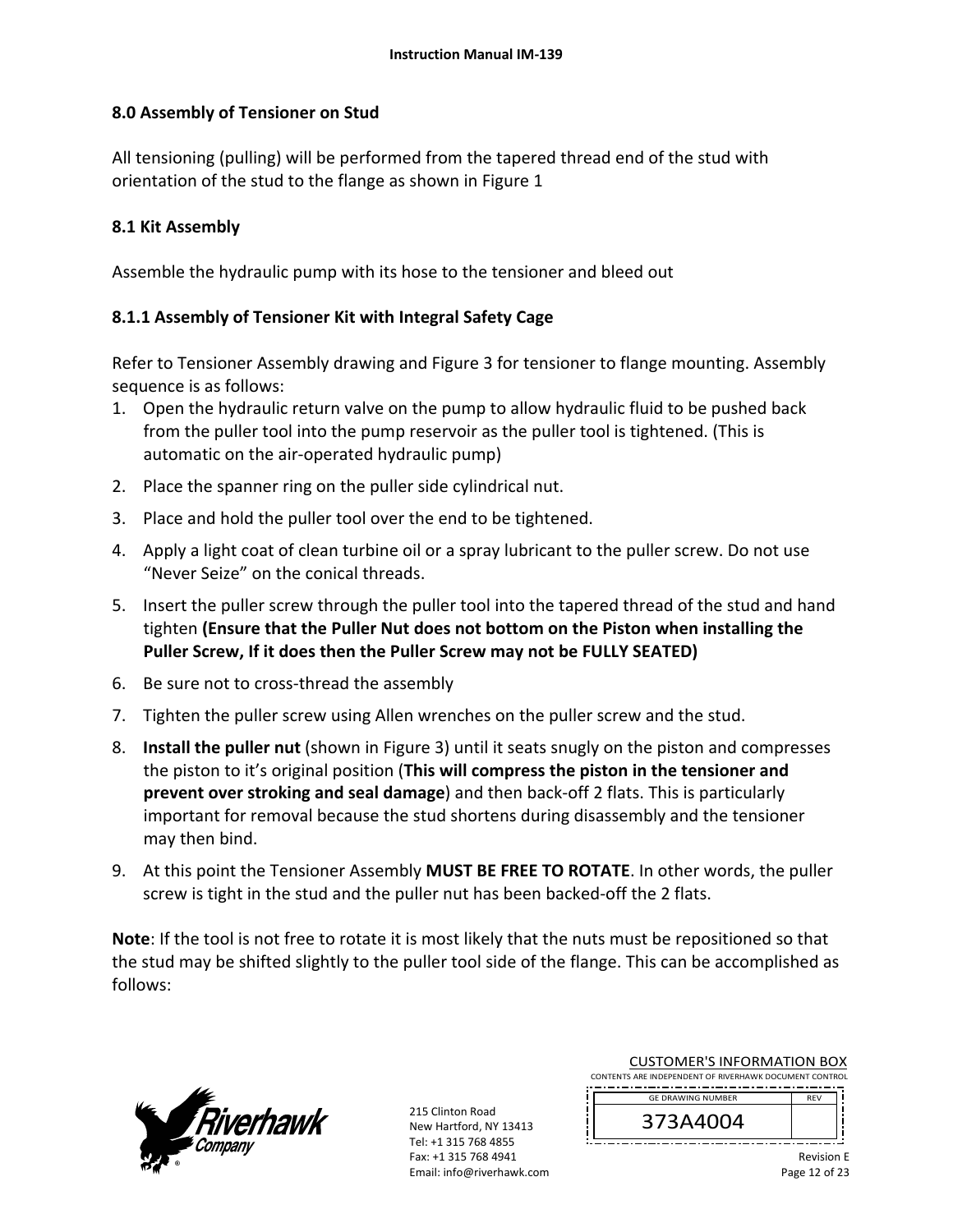- 1. Back off the puller nut and slightly loosen the puller screw.
- 2. Back off the cylindrical nut opposite the puller tool about 1/2 turn.
- 3. Tighten the puller screw side cylindrical nut to take up the slack
- 4. Retighten the puller screw per above and check for tool looseness

**Note:** Do not over extend the stud. Over extension can cause the piston to lose its seal and leak oil.

#### **CAUTION**

Personal injury and equipment damage can occur if the puller screw is not securely engaged with the tapered threads of the stud. Proper engagement is achieved when the puller screw is tight in the stud and the tensioner assembly is free to turn.

#### **9.0 Stud Pulling and Tensioning**

The studs will be tensioned in two steps, at approximately 50% pressure and at final pressure. Follow the tensioning sequence for each flange joint as defined on the data sheets found at the end of this manual.

**Note:** Before threading the puller screw into the stud, carefully check the cleanliness of both the stud's and the puller screw's conical threads. Apply a light coat of clean turbine oil or a spray lubricant to the puller screw. Do not use "Never Seize" on the conical threads. This procedure will ease assembly and assure positive mating of the threads before tightening.

#### **WARNING**

The safety cage MUST be in place and hands kept out of designated areas at all times when the puller tool is pressurized otherwise personal injury can occur.

#### **9.1 Tensioning at 50% pressure**

After the tensioner is properly installed apply hydraulic pressure to the tool. Bring the pressure to the 50% level in accordance with the following table.

| <b>Flange Position</b> | <b>Stud Size</b> | 50% Pressure | 50% Stretch    |
|------------------------|------------------|--------------|----------------|
| Turbine to Coupling    | 2.562"           | 7000 psi     | Do not measure |
|                        | $[65.07$ mm      | [480 bar]    | Do not use     |



215 Clinton Road New Hartford, NY 13413 Tel: +1 315 768 4855 Fax: +1 315 768 4941 Email: info@riverhawk.com

| <b>CUSTOMER'S INFORMATION BOX</b>                      |  |  |
|--------------------------------------------------------|--|--|
| CONTENTS ARE INDEPENDENT OF RIVERHAWK DOCUMENT CONTROL |  |  |



373A4004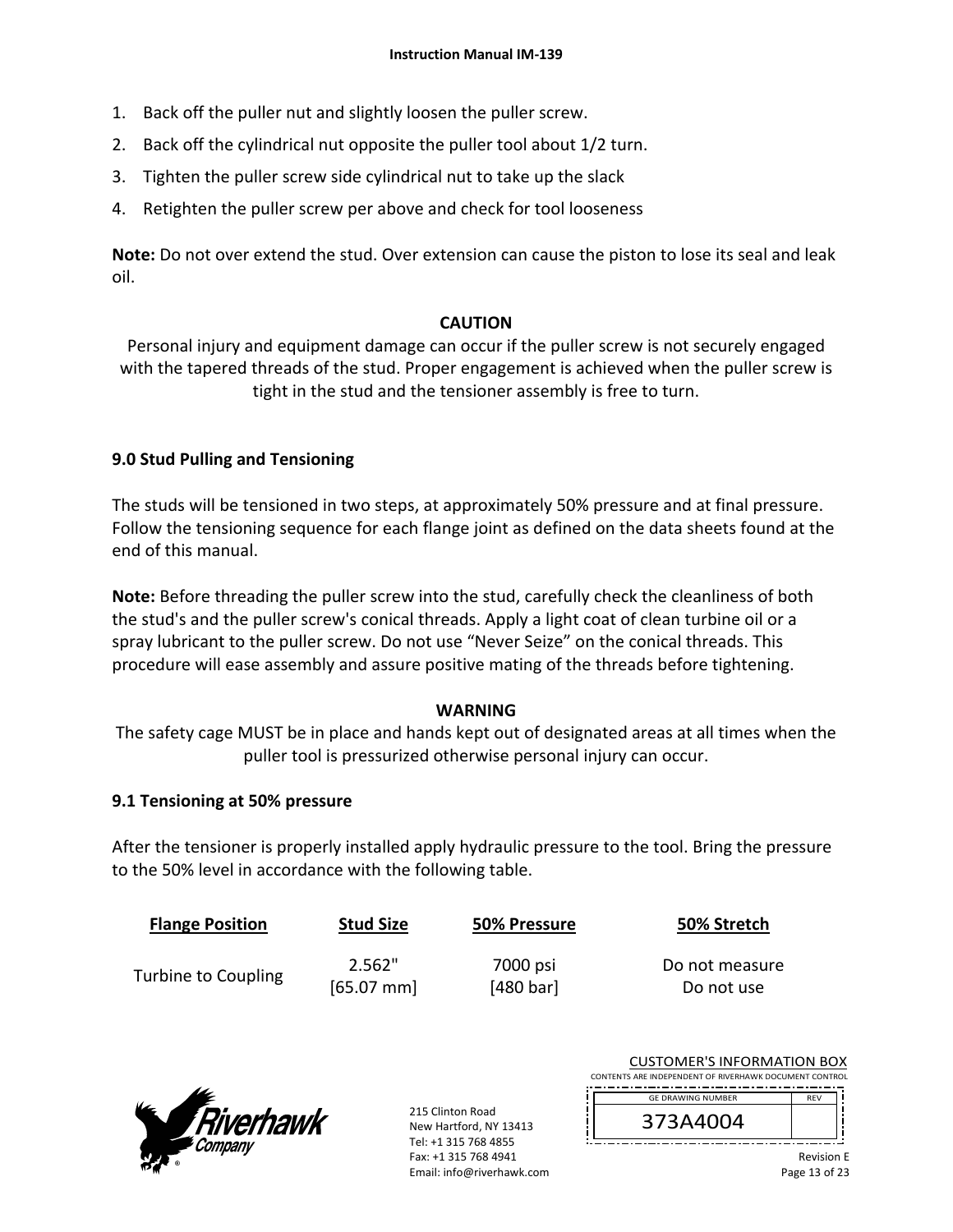#### **9.1.1 Tightening of Turbine to Coupling Nuts**

Tighten the cylindrical nuts hand‐tight using the pin wrench and spanner ring, as shown in either Figure 6 or Figure 7. Turn the nut until it bottoms on the flange.

#### **9.2 Removing the Tensioner from an Installed Stud**

The puller tool removal is to be accomplished as follows:

- 1. Release the puller tool pressure by opening the valve on the pump. Leave valve open. (This is automatic on the air‐operated hydraulic pump)
- 2. Loosen the puller screw using a 3/8" hex key wrench.
- 3. Tapping the wrench with a hammer may be necessary to loosen the puller screw.
- 4. Unscrew the puller screw using a 3/8" hex key wrench.
- 5. Move the tool to the next stud/nut assembly to be tensioned, following the sequence/pattern as defined on the supplied data sheets

#### **9.3 Tensioning at Final Pressure**

Repeat the pulling and tightening procedure stated above at full pressure. Measures the length of the studs after all have been tensioned. The final pressure and required stretch values are listed in the following table

#### **CAUTION**

## **DO NOT EXCEED THE MAXIMUM PRESSURE VIBROSCRIBED ON THE PULLER BODY. Excessive pressure can damge the stud and puller screw.**

| <b>Flange Position</b>     | <b>Stud Size</b> | <b>Final Pressure</b> | <b>Final Stretch</b> |
|----------------------------|------------------|-----------------------|----------------------|
|                            | 2.562"           | 13500 psi             | $0.026"$ - $0.029"$  |
| <b>Turbine to Coupling</b> | $[65.07$ mm      | [930 bar]             | $[0.66$ mm - 0.77 mm |

For the procedures of either Sections 9.1 or 9.3 excessive stretch variations or low stretch values can be corrected by retensioning all or selected studs to the pressure values stated in the above table. Have final stretch values approved by the supervisor responsible for the installation



215 Clinton Road New Hartford, NY 13413 Tel: +1 315 768 4855 Fax: +1 315 768 4941 Email: info@riverhawk.com

| CUSTUMER S INFORMATION BUX<br>CONTENTS ARE INDEPENDENT OF RIVERHAWK DOCUMENT CONTROL |            |  |
|--------------------------------------------------------------------------------------|------------|--|
| <b>GE DRAWING NUMBER</b>                                                             | <b>RFV</b> |  |
| 373A4004                                                                             |            |  |

CUCTOMER'S INFORMATION BOY

<u>! \_\_\_\_\_\_\_\_\_\_\_\_\_\_\_\_\_\_\_\_\_</u> Revision E Page 14 of 23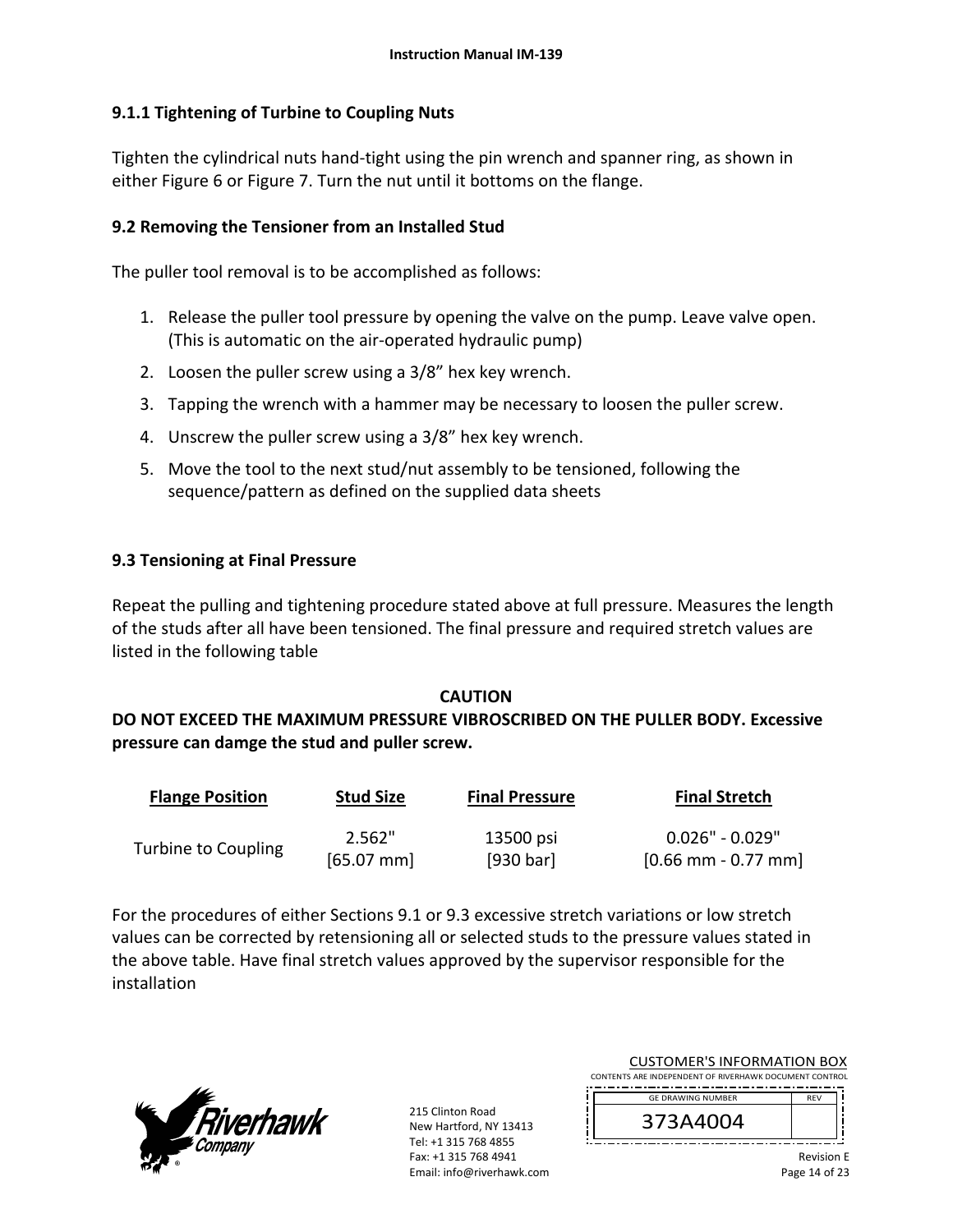#### **10.0 Thread Locking**

Mechanical lock nuts have two set screws located in the top face, see Figure 4. Before threading the nut onto the stud check to be certain the set screws are free to turn. Once the nut is seated torque the set screws to the values specified in the following table. When seated and torqued to the values specified the load created by the set screw displaces the thread of the nut in the area of the web creating the desired locking action

| <b>Stud Size</b>       | <b>Set Screw Size</b> | <b>Torque</b>                                          |
|------------------------|-----------------------|--------------------------------------------------------|
| 2.562"<br>$[65.07$ mm] | $1/4$ "-28 UN         | $100$ in lbs - $110$ in lbs<br>$[11.3 N·m - 12.4 N·m]$ |

#### **11.0 Stud/Nut Removal**

For those assemblies that have been locked using mechanical lock nuts, removal is accomplished as follows:

- 1. Using a wire brush and shop air clean the internal tapered thread of the stud to remove any debris/deposits which may have accumulated during service. (see section 5.2.1)
- 2. With an Allen-wrench loosen the two locking set screws but do not remove from nut see Figure 4.
- 3. Install the appropriate puller tool to the stud as described in Section 8.0.
- 4. Apply the appropriate hydraulic pressure per the table of Section 9.3 and using the spanner ring and spanner wrenches shown in Figure 3 loosen the nut, then release the pressure and remove the puller tool

#### **12.0 Frequently Asked Questions**

This section contains some frequently asked questions and problems. If the steps listed here do not solve your problem, contact the Riverhawk Company thru our website, email, or phone call.

**Q**: A tensioner has pulled itself out of the stud's conical threads.Can I continue using a tensioner on this stud?



215 Clinton Road New Hartford, NY 13413 Tel: +1 315 768 4855 Fax: +1 315 768 4941 Email: info@riverhawk.com

| <b>CUSTOMER'S INFORMATION BOX</b>                      |  |  |
|--------------------------------------------------------|--|--|
| CONTENTS ARE INDEPENDENT OF RIVERHAWK DOCUMENT CONTROL |  |  |

-------------------------------------REV GE DRAWING NUMBER

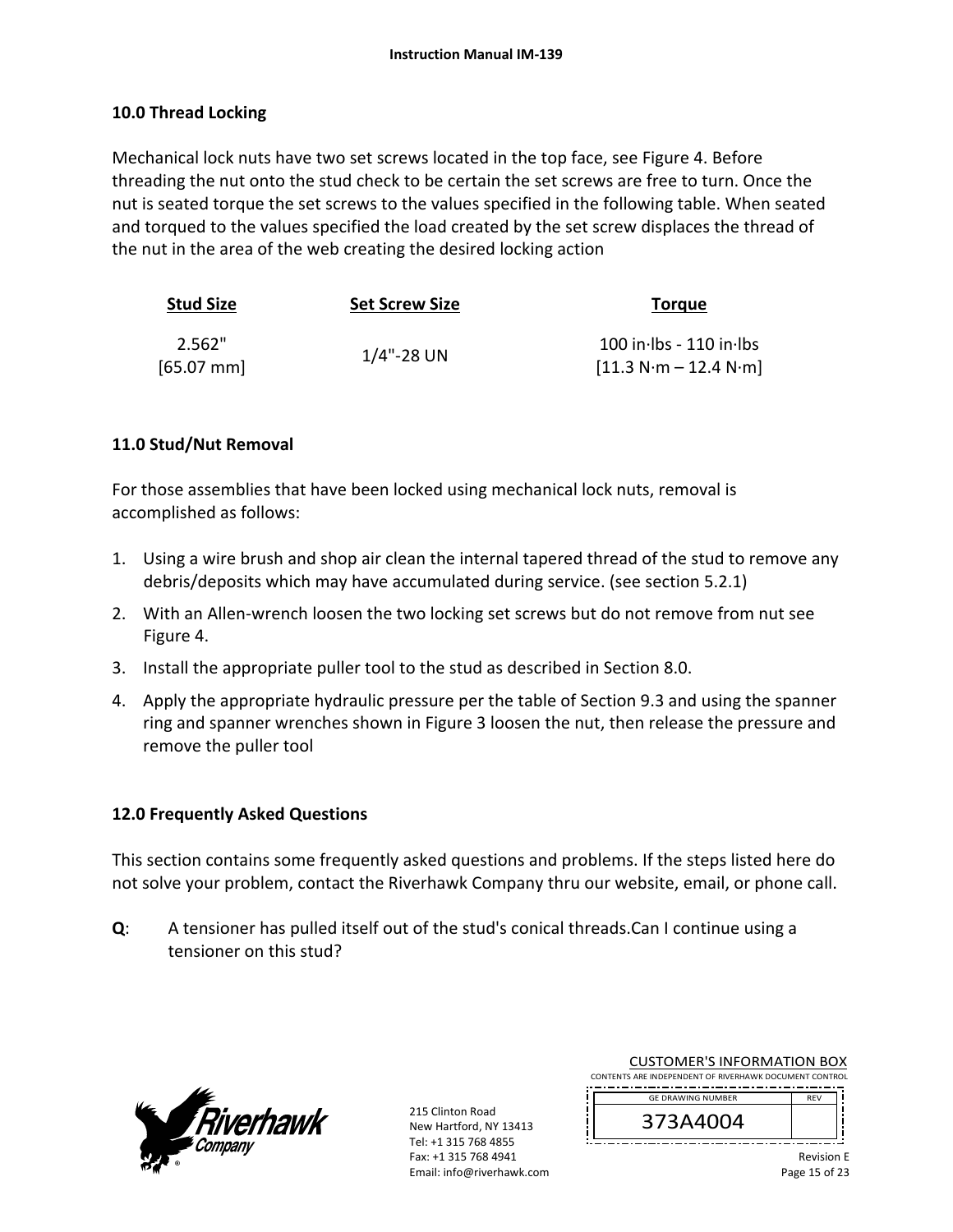- **A**: No. Both the tensioner and the stud may have been damaged. If the stud is tensioned, a Nut Buster repair kit, from Riverhawk, must be used to remove the damaged stud by drilling out the nut. Riverhawk can supply a replacement stud and nut based on the initial weight certification supplied with the hardware set (see section 4.2). The damaged tensioner should also be returned to Riverhawk for inspection and repair.
- **Q**: The hydraulic tensioner has been taken up to its final pressure. The final stretch length is short of the final stretch target. What is the next step?
- **A**: Do not increase the hydraulic pressure. Check if the hydraulic pump is set to the right pressure. Install the tensioner and re‐pressurize the tensioner to the final pressure then recheck the stretch measurement. If the stretch value is still short, remove the stud from the hole and re-measure the stud's initial length then try to install the stud again.
- **Q**: The hydraulic tensioner has been taken up to its final pressure. The final stretch length is larger than the final stretch target. What is the next step?
- **A**: Remove the stud from the bolt hole. Check if the hydraulic pump is set to the right pressure. Re-measure the stud's initial length then try to install the stud again.
- **Q**: Is there an easier way to support or move the tensioner around the coupling shaft?
- **A**: Use two straps. One around the coupling shaft and the other attach to any overhead support. Straps must be slack during mounting tensioner to stud and during tensioning.
- **Q**: The tensioner is at its final pressure, but the nut cannot be loosen.
- **A**: If the nuts cannot be loosened at the final pressure, continually increasing the pressure will not help and can be dangerous and in some cases make it harder to remove the nut. Check the nut to see if its set screws have been loosened. Check for and remove any corrosion around the nut's threads.
- **Q**: How do I clean the conical threads on a stud?
- **A**: The conical threads are best cleaned using a spiral wound brass brush in a drill as described in section 5.2.1



215 Clinton Road New Hartford, NY 13413 Tel: +1 315 768 4855 Fax: +1 315 768 4941 Email: info@riverhawk.com

CUSTOMER'S INFORMATION BOX CONTENTS ARE INDEPENDENT OF RIVERHAWK DOCUMENT CONTROL

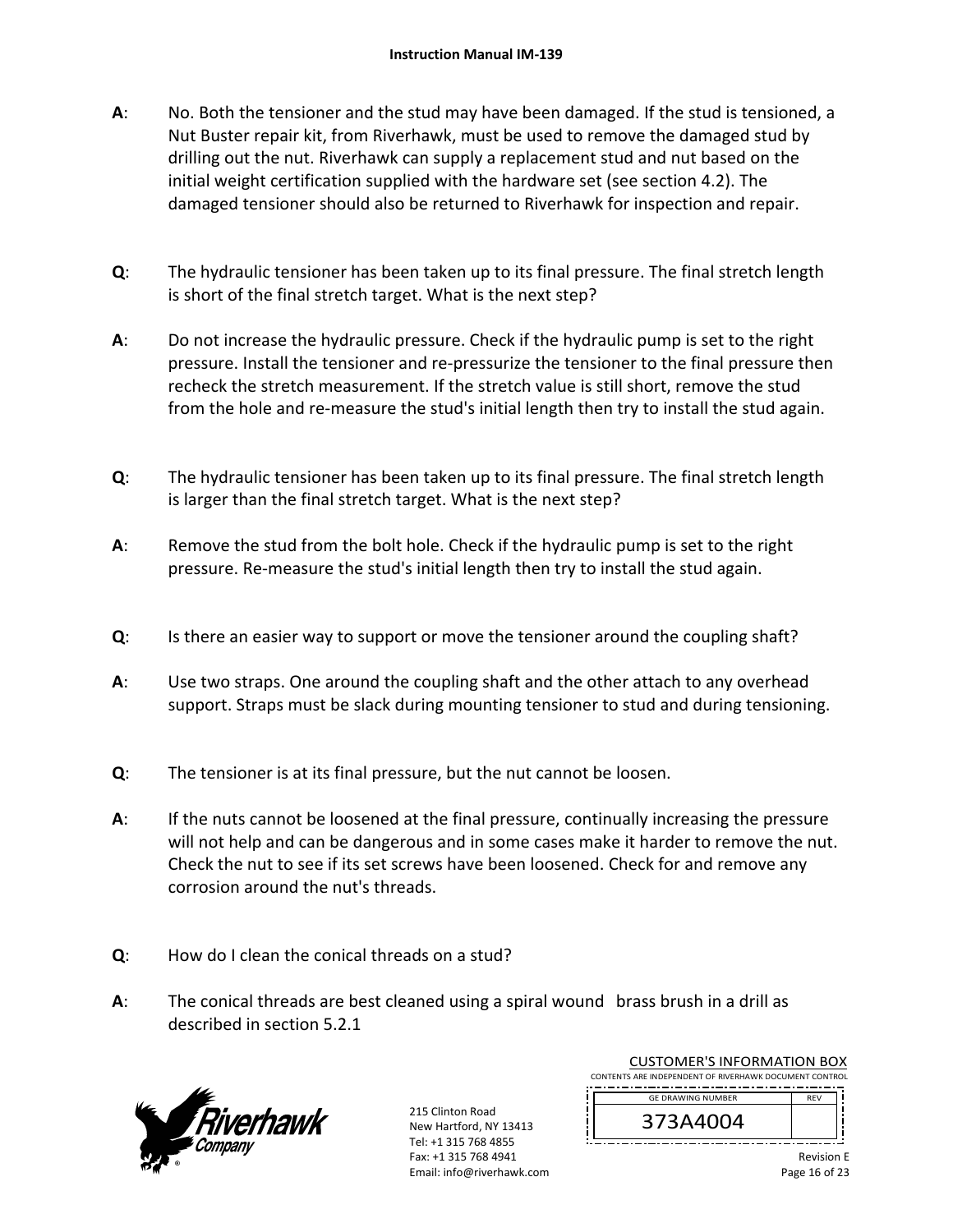- **Q**: During the initial steps of removing a tensioned stud, the stick-out length is found to be wrong.
- **A**: Do not proceed. Contact Riverhawk for assistance. With the wrong stick‐out length, the hydraulic tensioner has a limited stroke and may not work properly and can be damaged.
- **Q**: The hydraulic pump appears to be leaking.
- **A**: Check the hose connection to the hydraulic pump. If the 1/4" high pressure fitting is not assembled, it may look like the pump is leaking. If the problem continues, it may be necessary to open the pump kit. Contact Riverhawk for guidance.
- **Q**: The hydraulic hose has a collar on it that can't be moved by hand
- **A**: The collar is sometimes held in place with a thread locking compound. This prevents the collar from moving too easily. It may be necessary to adjust this collar with a set of vise‐ grip pliers. Be careful to not strip the threads off the tube or hose end.

| <b>Revision</b><br>Letter | <b>Effective Date</b> | Description                                                                           |
|---------------------------|-----------------------|---------------------------------------------------------------------------------------|
| E                         | May 18, 2022          | Updated EC Declaration of Conformity; Added UKCA<br><b>Declaration of Conformity</b>  |
| D                         | Jan 15, 2015          | Updated Section 1.0, 4.3 and 15.0.                                                    |
|                           | Jun 13, 2014          | Added EC Declaration of Conformity                                                    |
| B                         | Jun 10, 2009          | Added turbine oil and removed "Never Seize" from<br>sections 1.0, 3.0, 8.1.1, and 9.0 |
| A                         | Mar 25, 2009          | Added sections 3 and 12                                                               |

#### **13.0 Revision History**



215 Clinton Road New Hartford, NY 13413 Tel: +1 315 768 4855 Fax: +1 315 768 4941 Email: info@riverhawk.com

CUSTOMER'S INFORMATION BOX CONTENTS ARE INDEPENDENT OF RIVERHAWK DOCUMENT CONTROL

-----------------------REV GE DRAWING NUMBER

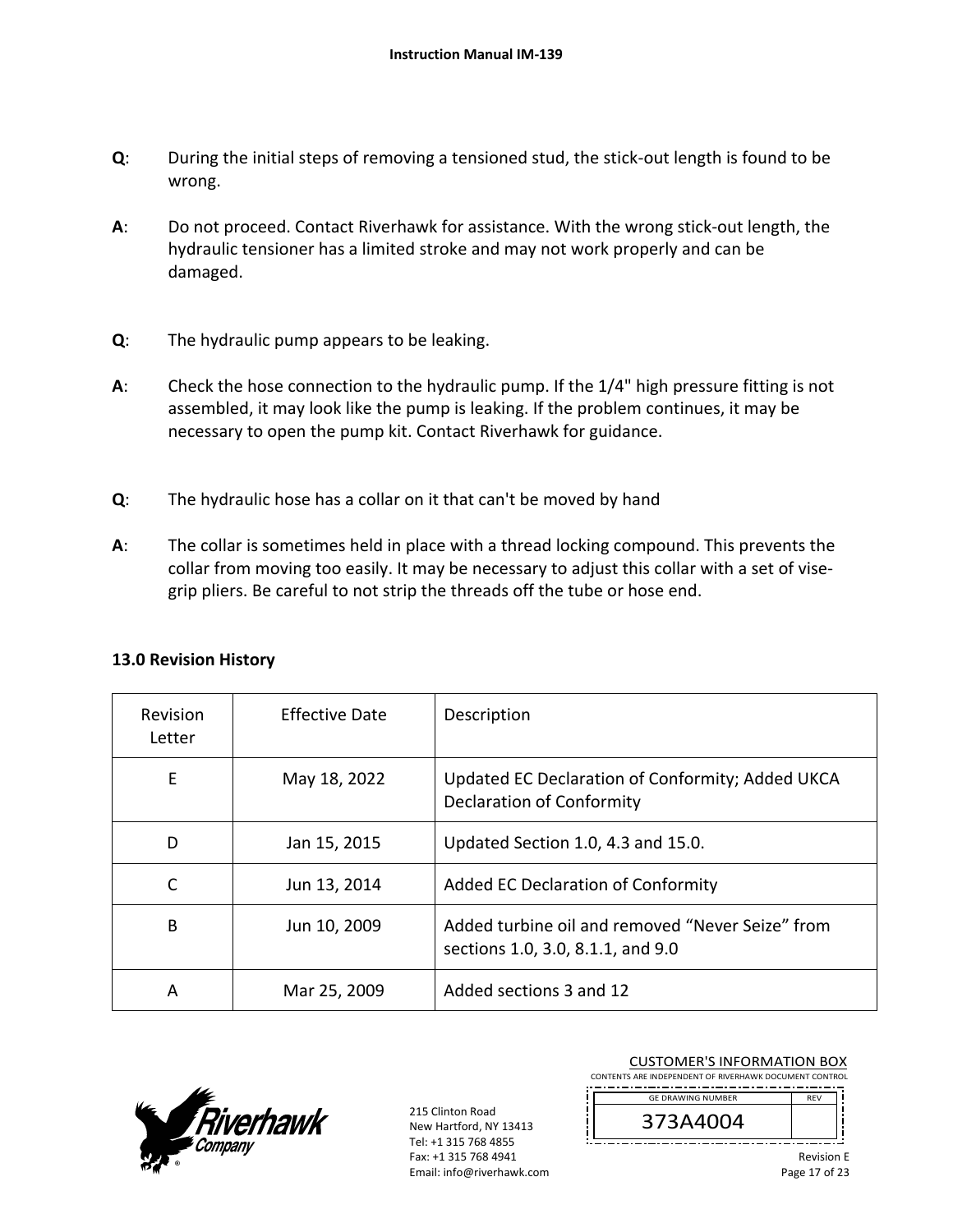| $\overline{\phantom{a}}$ | Dec 17, 2001 | Released |  |
|--------------------------|--------------|----------|--|
|                          |              |          |  |

#### **Appendix A1**

#### **EC Declaration of Conformity**

| Manufacturer: | Riverhawk Company           |
|---------------|-----------------------------|
| Address:      | 215 Clinton Road            |
|               | New Hartford, NY 13413, USA |

The hydraulic pump and bolt tensioning tool described in this manual are used for installing and applying tension to large bolts that are specifically designed by Riverhawk Company to be tensioned hydraulically.

All applicable sections of European Directive 2006/42/EC for machinery have been applied and fulfilled in the design and manufacture of the hydraulic pump and bolt tensioning tool described in this manual. Reference also ISO 12100:2010, ISO 4413:2010, and ISO 4414:2010.

Furthermore, this equipment has been manufactured under the Riverhawk quality system per EN ISO 9001:2015

Consult the Declaration of Conformance included with the shipment of this equipment that identifies the authorized Riverhawk representative, applicable serial numbers, and appropriate signature.



215 Clinton Road New Hartford, NY 13413 Tel: +1 315 768 4855 Fax: +1 315 768 4941 Email: info@riverhawk.com

#### CUSTOMER'S INFORMATION BOX

CONTENTS ARE INDEPENDENT OF RIVERHAWK DOCUMENT CONTROL REV GE DRAWING NUMBER

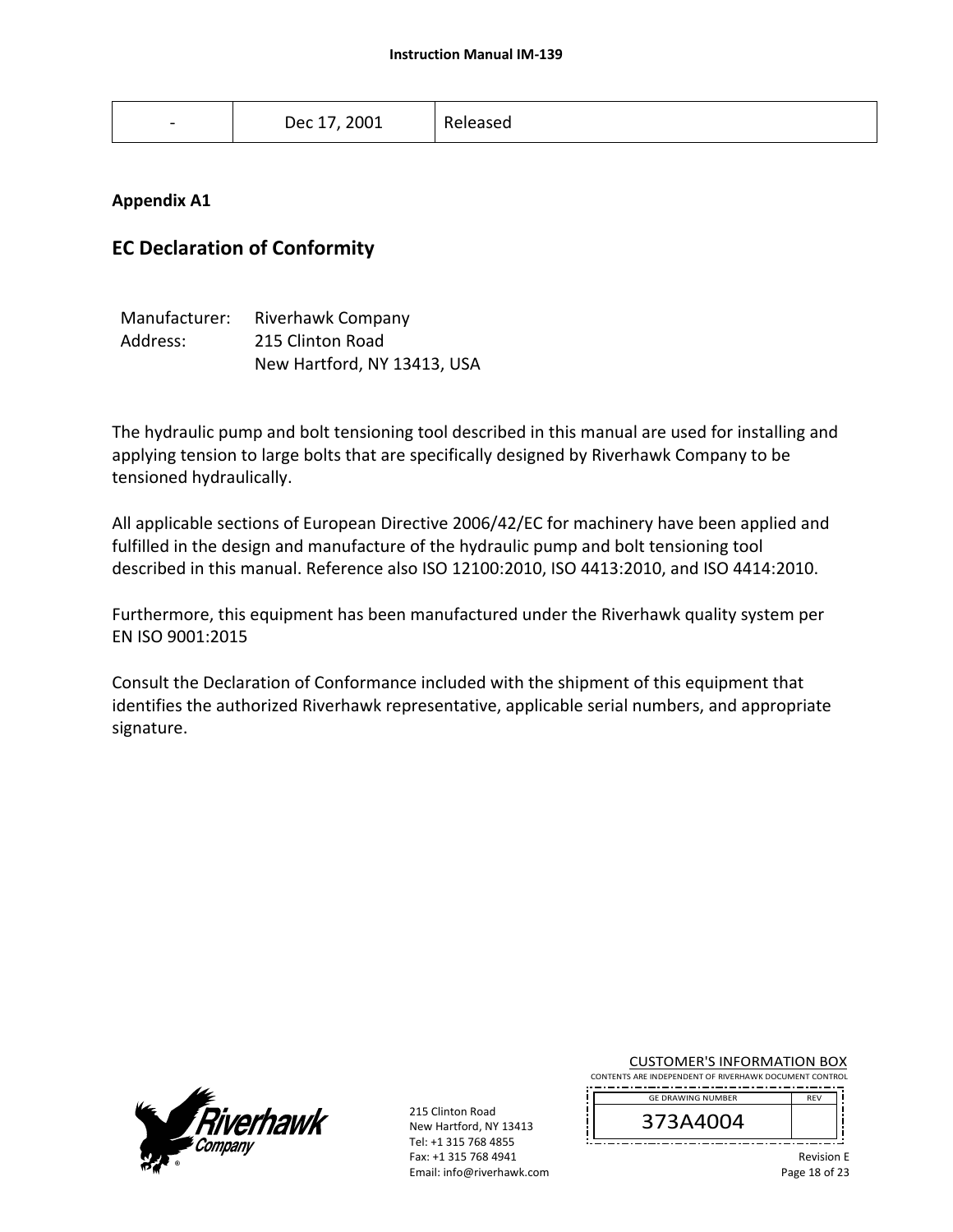**Appendix A2** 

## **UKCA Declaration of Conformity**

| Manufacturer: | Riverhawk Company           |
|---------------|-----------------------------|
| Address:      | 215 Clinton Road            |
|               | New Hartford, NY 13413, USA |

The hydraulic pump and bolt tensioning tool described in this manual are used for installing and applying tension to large bolts that are specifically designed by Riverhawk Company to be tensioned hydraulically.

All applicable sections of Supply of Machinery (Safety) 2008 have been applied and fulfilled in the design and manufacture of the hydraulic pump and bolt tensioning tool described in this manual. Reference also ISO 12100:2010, ISO 4413:2010, and ISO 4414:2010.

Furthermore, this equipment has been manufactured under the Riverhawk quality system per EN ISO 9001:2015

Consult the Declaration of Conformance included with the shipment of this equipment that identifies the authorized Riverhawk representative, applicable serial numbers, and appropriate signature.



215 Clinton Road New Hartford, NY 13413 Tel: +1 315 768 4855 Fax: +1 315 768 4941 Email: info@riverhawk.com CUSTOMER'S INFORMATION BOX

CONTENTS ARE INDEPENDENT OF RIVERHAWK DOCUMENT CONTROL ,,,,,,,,,,,,,,,,,,,,,,,,,,,,,,,,,,, REV GE DRAWING NUMBER



Revision E

Page 19 of 23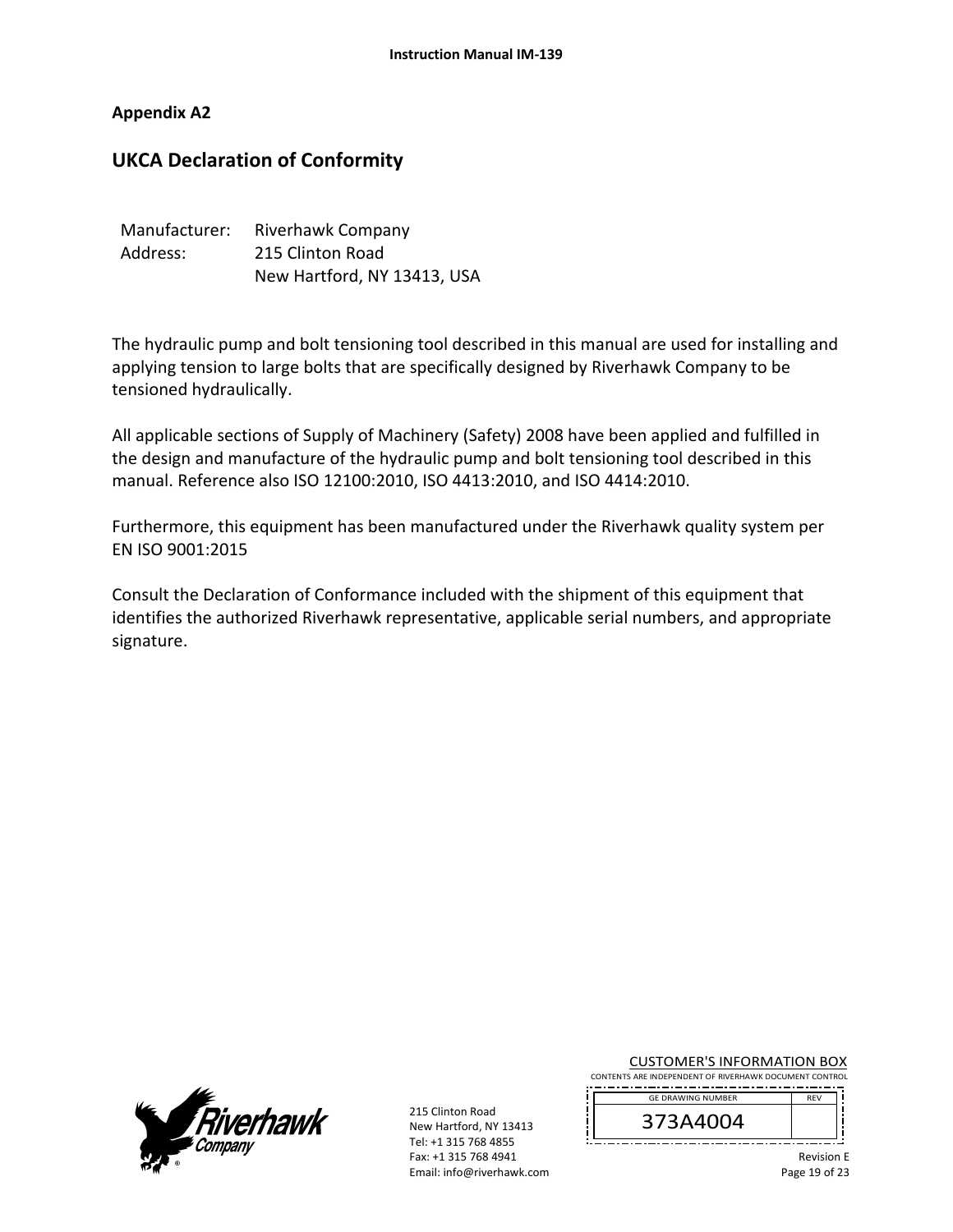#### **Instruction Manual IM‐139**









215 Clinton Road New Hartford, NY 13413 Tel: +1 315 768 4855 Fax: +1 315 768 4941 Email: info@riverhawk.com

CUSTOMER'S INFORMATION BOX CONTENTS ARE INDEPENDENT OF RIVERHAWK DOCUMENT CONTROL ----------------------REV 373A4004 GE DRAWING NUMBER Revision E

Page 20 of 23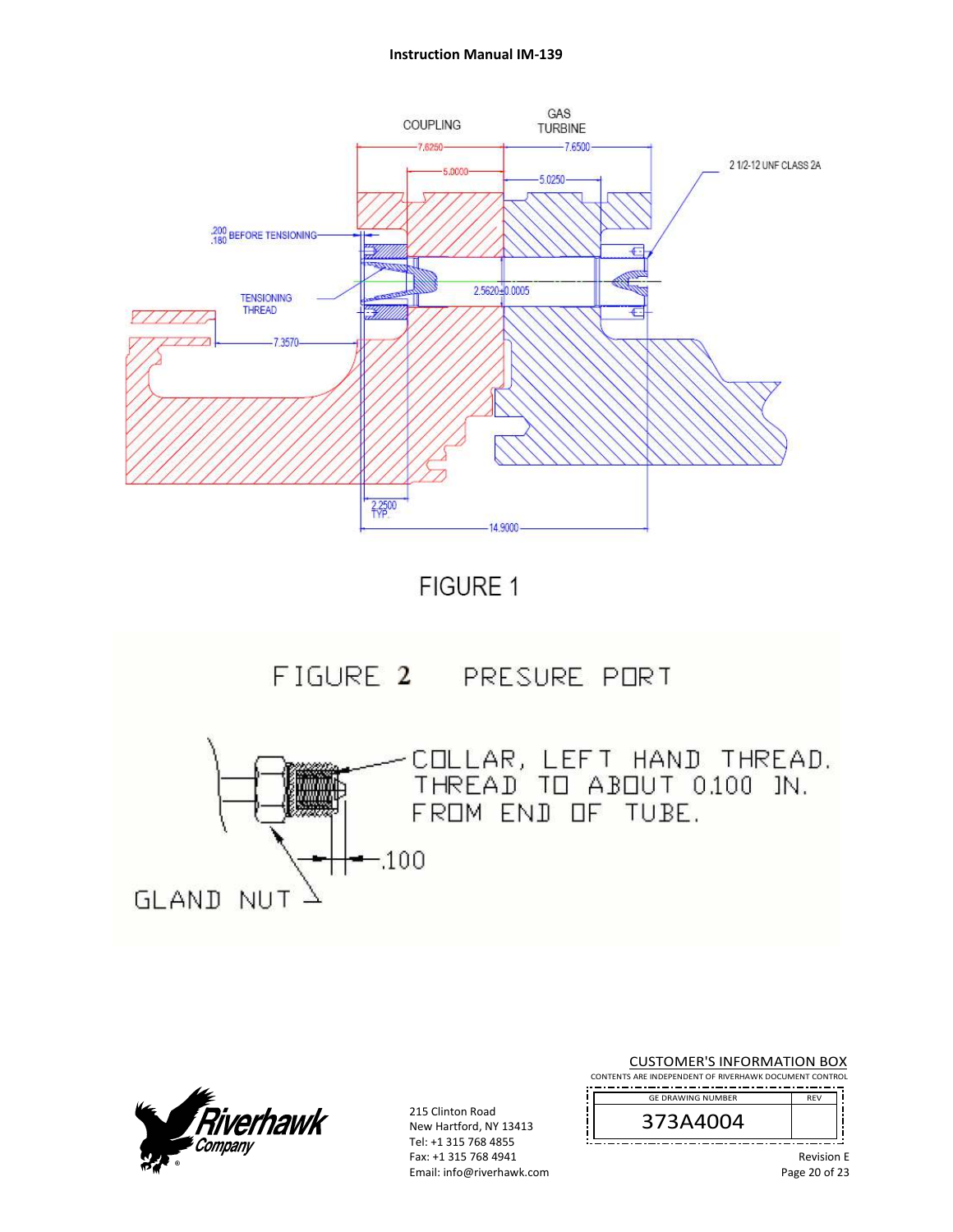

**Instruction Manual IM‐139** 



215 Clinton Road New Hartford, NY 13413 Tel: +1 315 768 4855 Fax: +1 315 768 4941 Email: info@riverhawk.com CUSTOMER'S INFORMATION BOX

CONTENTS ARE INDEPENDENT OF RIVERHAWK DOCUMENT CONTROL -------------------------------------

REV 373A4004 GE DRAWING NUMBER

> Revision E Page 21 of 23

J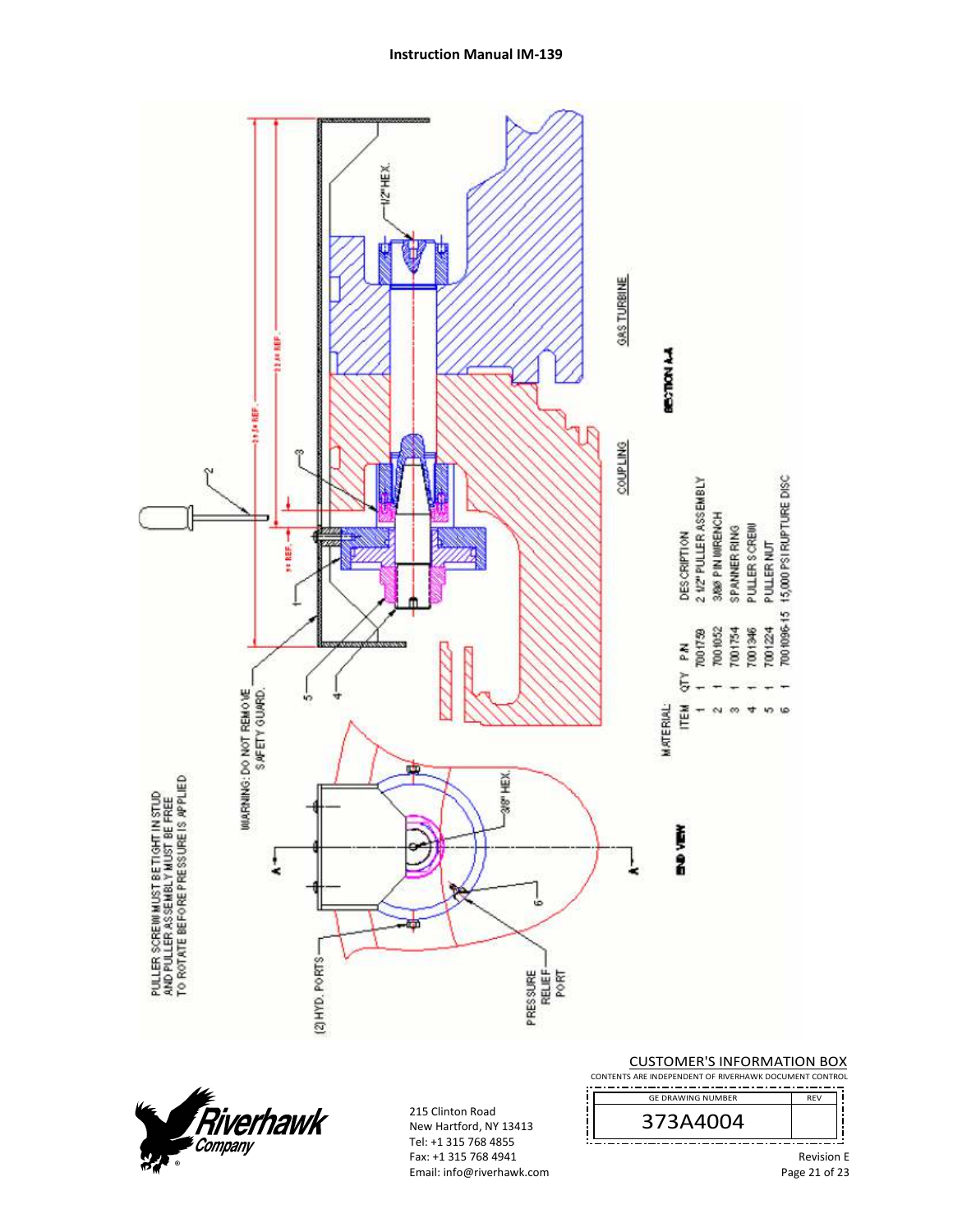

TYPICAL STUD LOCKNUT FIGURE 4



# **HT-1746 on GT to Coupling Flange**



215 Clinton Road New Hartford, NY 13413 Tel: +1 315 768 4855 Fax: +1 315 768 4941 Email: info@riverhawk.com CUSTOMER'S INFORMATION BOX

CONTENTS ARE INDEPENDENT OF RIVERHAWK DOCUMENT CONTROL -------------------------------------